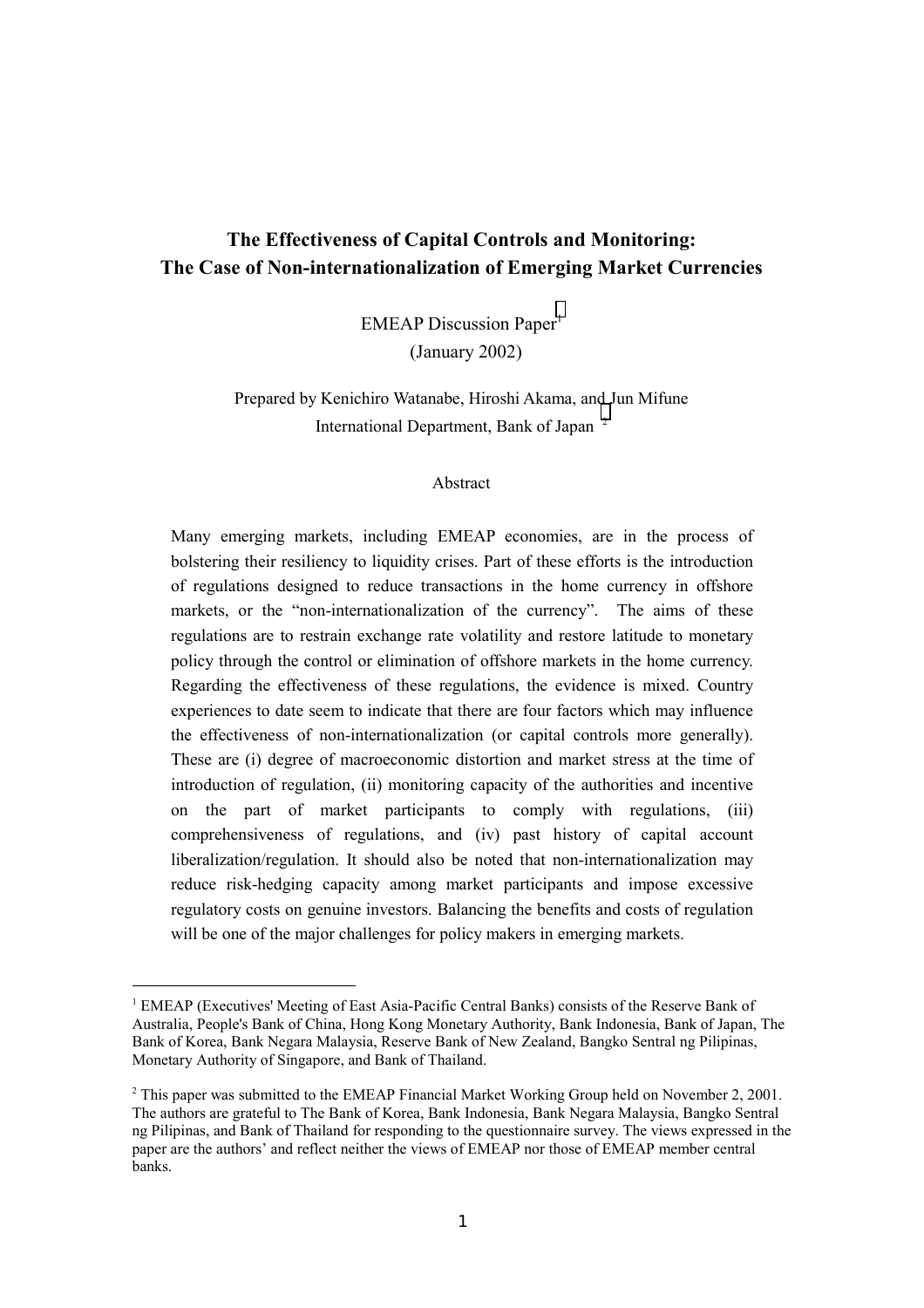## **Contents**

- 1. Introduction
- 2. Flow of funds behind exchange rate movements
- 3. Current non-internationalization policies
- 4. The effectiveness of non-internationalization
- 5. The cost of non-internationalization
- 6. Concluding remarks
- 7. Issues for Discussion

## **Charts**

- 1-1 Thailand: Foreign Exchange Transaction
- 1-2 Malaysia: Foreign Exchange Transaction
- 2 Singapore: Foreign Exchange Turnover by Currency
- 3 Onshore-Offshore Interest Rate Differentials
- 4 Malaysia: Short-term Interest Rate Differential vis-à-vis the US
- 5-1 Thailand: Exchange Rate Volatility<br>5-2 Indonesia: Exchange Rate Volatility
- 5-2 Indonesia: Exchange Rate Volatility<br>5-3 Malaysia: Exchange Rate Volatility
- Malaysia: Exchange Rate Volatility
- 6 Volatility in Emerging Bond Markets
- 7 Correlation Coefficient in Emerging Bond Markets<br>8 Malaysia: Average Daily Trading Volume at KLOFI
- Malaysia: Average Daily Trading Volume at KLOFEE

#### Tables

- 1-1 Selected Foreign Exchange Regulations in ASEAN Countries (Thailand and Indonesia)
- 1-2 Selected Foreign Exchange Regulations in ASEAN Countries (Malaysia and Philippines)
- 2 Share of Foreign Currency Deposits in Selected Countries
- 3 External Position of Selected Emerging Market Economies

## Appendix 1

Development in the Non-deliverable Forward Market

#### Appendix 2

Summary of Survey on Foreign Exchange Market Monitoring

## References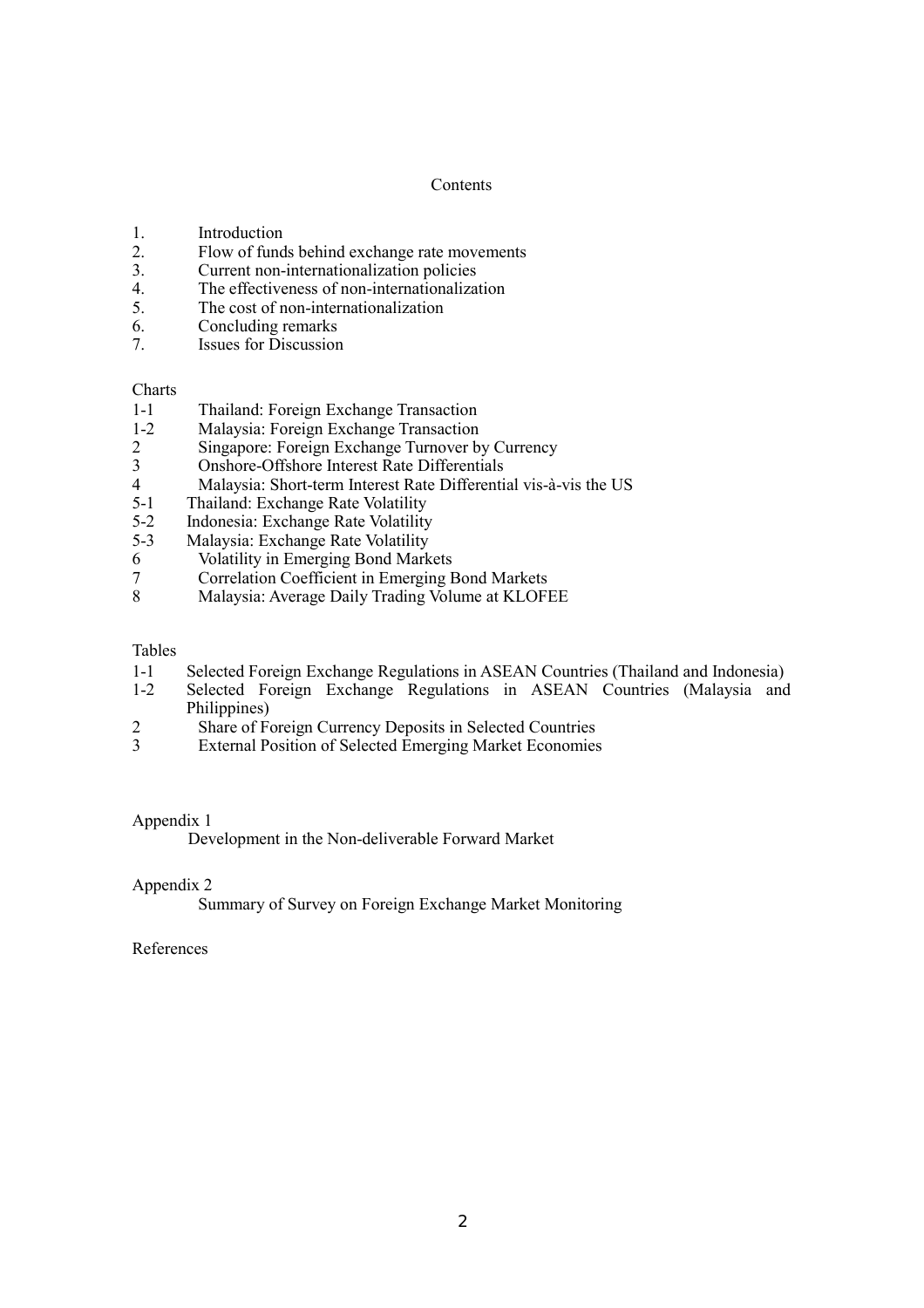## **1. Introduction**

In the four years since the Asian Currency Crisis, a great deal of theoretical and empirical research has been done. Much has been discussed on how currency crises are generated and how they could be prevented and solved.

Obviously, currency crisis prevention requires maintenance of sound economic fundamentals and appropriate economic policy management. However, even with sound economic fundamentals and a right direction on macroeconomic policy and structural reform, a country or region can still be susceptible to liquidity crises originating elsewhere. It is difficult, if not impossible, to fully prevent the transmission of crisis given the unpredictable nature of investors' behavior. There are, nonetheless, two important things that the central bank can do as the guardian of the financial markets: 1) to fully understand the actual flow of speculative money that contribute to liquidity crises, and 2) to put in place the market infrastructure, regulation and monitoring systems that are resilient to liquidity crises.

Many emerging markets, including EMEAP members, are in the process of bolstering their resiliency to liquidity crises. They are endeavoring to restore soundness to their macro economy and financial systems, while introducing safeguards such as regulations on external capital transactions, and improving market monitoring methods. Of particular note are regulations designed to reduce transactions in the home currency on offshore markets, or the "non-internationalization of the currency". Indeed, some monetary authorities of EMEAP members have introduced new regulations. They understand that offshore transactions of hedge funds, seen during the currency crisis, actually triggered exchange rates to plummet and exchange-rate volatility to amplify. This eventually led to reduction in the latitude of monetary policy. While regulation and monitoring do have some benefits, they also have costs, and balancing the costs and benefits will be one of the major challenges for policy makers in emerging economies.

This paper begins with a general examination of the flow of speculative funds at the time of the currency crisis, which is the motivation for new regulation. It then considers both the effectiveness and costs of regulation.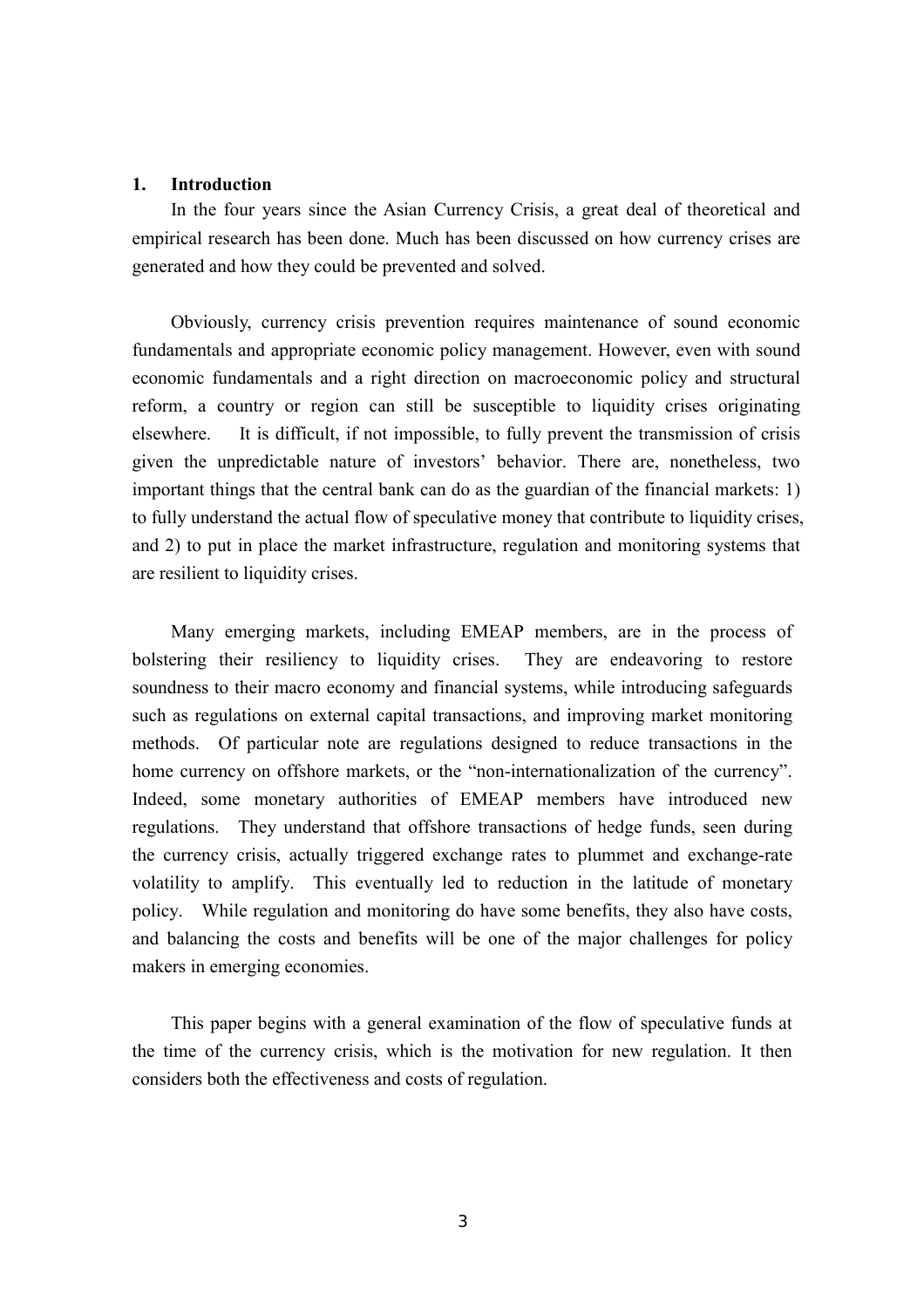## **2. Flow of funds behind exchange rate movements**

The experiences of emerging market currency crises indicate that, from the perspective of the flow of funds, there are three major mechanisms for foreign exchange rates to plummet: 1) short positions in the local currency taken by non-residents, 2) withdrawal of short-term funds and portfolio investments by non-residents, and 3) capital flight by residents. We will look into the details of these three mechanisms.

## *(a) Short positions in the local currency taken by non-residents*

There is a risk that non-resident speculators take short positions in the local currency when there are routes (deposits, loans, foreign exchange swaps) that lead the local currency to offshore markets. For example, prior to the currency crisis, Thailand, Malaysia and Indonesia maintained regulations or guidelines on local currency borrowing by non-residents, but allowed foreign exchange swaps between residents and non-residents and deposit taking by offshore banks. Speculators used these available routes in currency attacks. Meanwhile, the Philippines restricted non-resident local currency borrowings, foreign exchange swaps and external transfers of the peso. The peso was not supplied to offshore markets.

## *(b) Withdrawal of short-term funds and portfolio investments by non-residents*

Overseas investors can easily withdraw their funds rapidly when foreign borrowings and portfolio investments are not restricted, should there, for whatever reason, be a significant change in market sentiment. For example, the liquidity crises in Thailand and Indonesia were in part triggered by the rapid collection of loans by foreign banks; prior to the crises, these countries had accumulated short-term bank borrowings to an amount larger than their reserves. In Malaysia, non-residents held a large amount of equity, and the outflow of funds from the domestic equity market at the time of the crisis played a big role in the fall of the exchange rate.

## *(c) Capital flight by residents*

The fall of the home currency can be accelerated when countries and regions do not regulate foreign currency deposits. Exporters may increase their "leads and lags" transactions as the potential for a drop in the home currency mounts. Residents may convert the home currency to foreign currency deposits. Capital flight also occurs in countries that have no regulation on overseas deposits when residents lose confidence in the domestic financial system. For example, as Indonesia had no regulations on foreign currency deposits, residents in Indonesia increased their foreign currency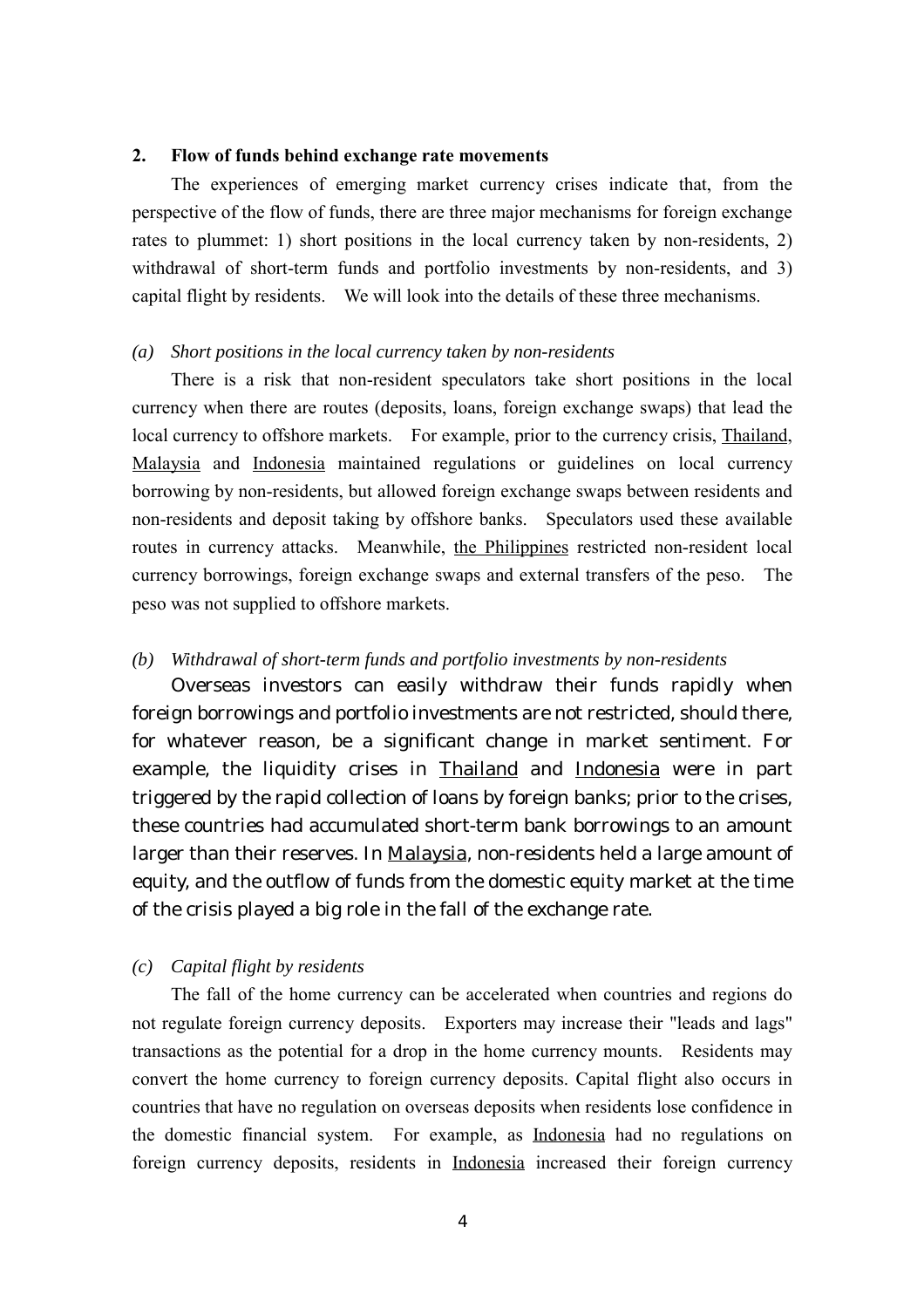deposits at the time of the crisis. By contrast, as Thailand and Malaysia had repatriation requirements and surrender requirements, only few residents deposited their money in foreign currency.

## **3. Current non-internationalization policies**

It is clear from the discussion above that there is more than a single flow of funds that causes rapid changes in exchange rates during a currency crisis. Comparison between the Asian currency crisis (particularly the experiences of Thailand and Malaysia) and those occurred in Mexico (1994), Russia (1998), Brazil (1998), Turkey (2001), and Argentina (2001) indicates that short positions in the local currency taken by non-resident speculators (Route 2-1 above) played a relatively important role as a trigger. Thailand and Malaysia saw a rapid increase in non-resident swap transactions on the foreign exchange market between 1996 and 1997 (Chart 1). As a backdrop to these phenomena, the following two points can be made: 1) the crises occurred when the offshore markets for ASEAN currencies<sup>3</sup> were relatively well developed<sup>4</sup>, and 2) the crisis occurred when macro hedge funds were fairly active around the world. Because of this, Thailand, Indonesia and Malaysia have introduced regulations designed to reduce transactions of their currencies in the offshore markets (non-internationalization of the home currency) (Table 1). They have also strengthened foreign exchange monitoring in order to mitigate the risk of another outbreak of a currency crisis.

Below is an outline of the non-internationalization regulations countries have adopted.

## *Thailand*

 $\overline{a}$ 

• Thailand did not have any regulations with regard to non-residents before the crisis. But in May 1997, it imposed a restriction on baht credit facilities to nonresidents. During the period from May 1997-January 1998, Thailand imposed

<sup>&</sup>lt;sup>3</sup> Unless otherwise noted, "ASEAN" refers to Indonesia, Malaysia, the Philippines and Thailand.

<sup>4</sup> ASEAN currencies (Thai, Malaysian, Indonesian etc.) began to be actively traded on the Singapore market in the 1980's and 1990's. The foreign exchange market survey, conducted by the BIS once every three years, provides a breakdown by currency of the foreign exchange trading on the Singapore market. From April 1995 until April 1998, the share of trading between "US dollars" and "other currencies" (a category that includes currencies other than the Japanese yen, European currencies, the Canadian dollar and the Australian dollar and thought to be made up largely of Asian currencies) rose from 14% to 23% (approximately doubled in value terms). This indicates a rise in the trading volume between US dollars and Asian currencies.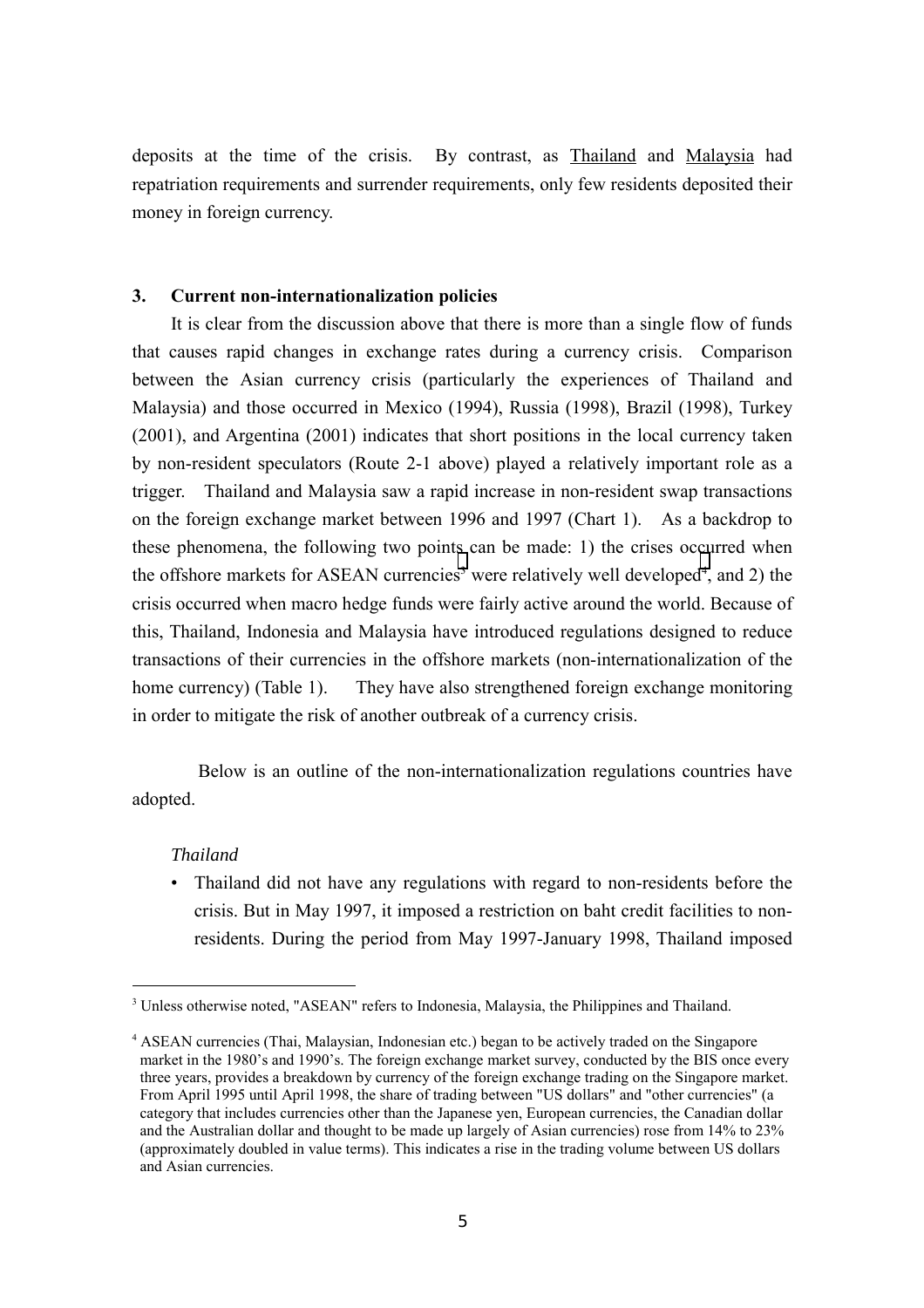the restriction of a two-tier market approach for non-residents. The regulation stipulated that non-residents were allowed to borrow from commercial banks the amount equivalent to their underlying trade and investment transactions in Thailand. Subsequently, after abandoning the 2-tier market approach in January 1998, Thailand issued a regulation to impose ceilings per counterparty on credits without underlying economic transactions, instead of a complete ban. In October 1999, however, Thailand strengthened these regulations of credit ceilings, including the clarification on "per counterparty" from an individual financial institution basis to a consolidated basis.

## *Indonesia*

• Before the outbreak of the currency crisis, the only regulations Indonesia had were on rupiah loans to non-residents. In August 1997, it introduced ceilings on swaps with non-residents. Later, in January 2001, Indonesia substantially reinforced its regulations by: 1) lowering the ceiling on swaps between domestic banks and non-residents, 2) banning external transfers of the rupiah by domestic banks, and 3) introducing additional regulations on the movement of funds on non-resident rupiah accounts (except for movements backed by underlying trade and investment).

## *Malaysia*

• Before the crisis, the only regulations Malaysia had on ringgit transactions were those on ringgit loans to and from non-residents. In August 1997, it introduced ceilings on swaps against non-residents. In September 1998, Malaysia banned all ringgit credit facilities against non-residents (except RM200,000 which could be used for any purpose in Malaysia and property loans for eligible non-residents). In July 1999 and December 2000, non-resident stockbroking companies and custodian banks were allowed ringgit credit facilities with an intra-day limit of RM200 million and an overnight limit of RM10 million solely to finance the purchase of shares on the domestic market.

## *Philippines*

• The Philippines has always required central-bank permits for the supply of pesos to the offshore markets for amounts exceeding 10,000 pesos. It did not introduce any new regulations following the crisis.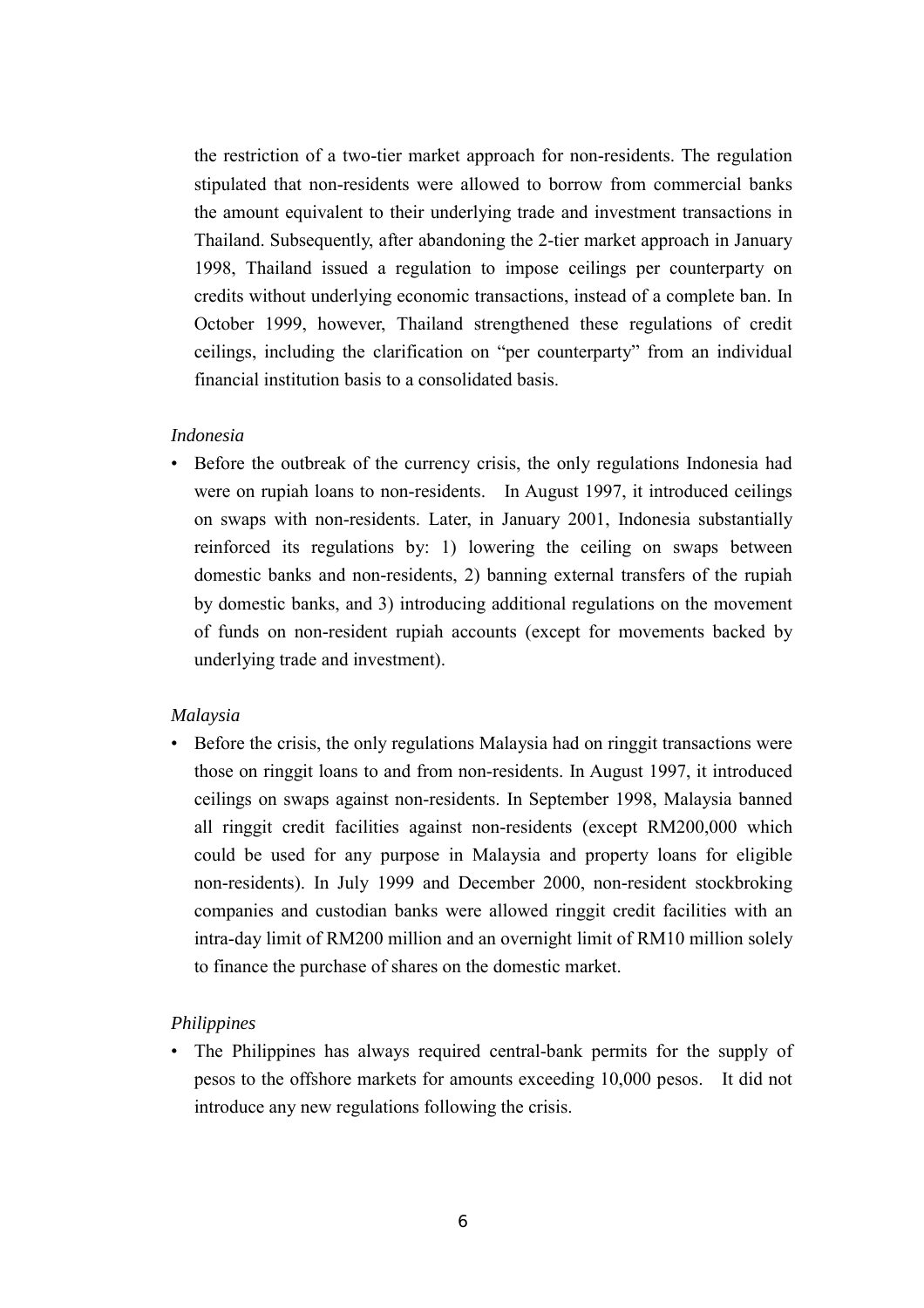## **4. The effectiveness of non-internationalization**

It behooves us to ask how effective currency non-internationalization policies are in achieving their goals (to restrain volatility in foreign exchange rates and maintain the latitude of domestic monetary policy by controlling offshore transactions). While rigorous verification is not possible, this section does discuss the implications of such evidence as is available<sup>5</sup>.

#### *(1) Evidence from country experiences*

 $\overline{a}$ 

Regulation does seem to have had a measure of effect from the perspective of controlling offshore markets (i.e. reducing transactions in the home currency and eliminating arbitrage against the offshore market), which is its immediate objective. Malaysia, which regulates both the supply of ringgit to the offshore market and the movement of funds on non-resident ringgit deposit accounts, has seen the offshore market virtually disappear (as has Indonesia)<sup>6</sup>. Even Thailand, which only regulates the supply of baht to the offshore market, consistently has been able to maintain onshoreoffshore spread, which eliminates much of the arbitrage between these two markets (Chart  $3)^7$ .

Have regulations been effective in restraining the volatility of exchange rates and restoring latitude to monetary policy? The regulations introduced by Malaysia in September 1998 have to some extent achieved their initial policy objectives, but the policy effects of the regulations introduced by Thailand and Indonesia are not clear. The evidence available therefore points to only mixed results. In September 1998, Malaysia imposed capital regulations (which included policies for currency non-

 $<sup>5</sup>$  Experts have mixed views about currency non-internationalization. For example, in its policy</sup> recommendations to prevent currency crisis, the Research Institute of the Asian Development Bank (2000) argues, "In small open economies, holding of national currencies by non-residents may be restricted," indicating support for non-internationalization. By contrast, Ishii (2001: IMF Working Paper) recognizes that non-internationalization may be effective in restraining short-term speculation, but emphasizes that over the medium and long term this effectiveness will be reduced as market participants attempt to circumvent regulations, and also that the cost will rise.

<sup>&</sup>lt;sup>6</sup> Generally, the non-internationalization of the currency leads to the development and expansion of a derivative offshore "non-deliverable forward" (NDF) market for the currency. Speculative activities on this market can affect domestic foreign exchange markets. It is notable, however, that as of the current writing, of the three Asian countries choosing non-internationalization (Thailand, Malaysia and Indonesia) an NDF market had developed for the Indonesian rupiah only (see Appendix 1).

 $<sup>7</sup>$  In the case of the Korean won, where domestic banks are allowed to participate in both the onshore and</sup> offshore markets, arbitrage keeps the spread low (Chart 3).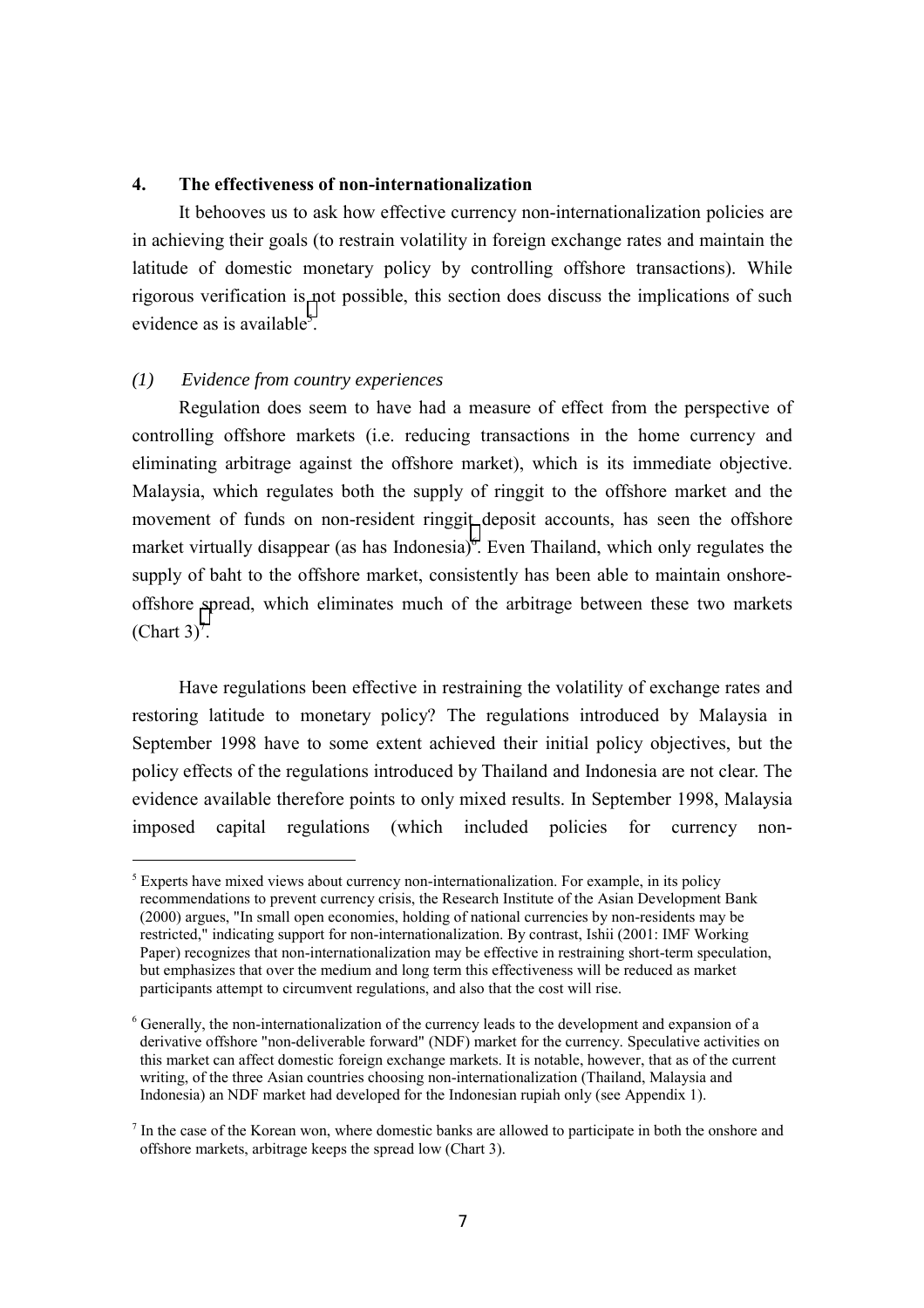internationalization) and moved to a dollar-pegged exchange rate regime. Short-term interest rates began to decline immediately after the regulations were imposed. Later, Malaysia continued the dollar peg but administered its policies with a degree of independence from US monetary policy--for example, Malaysia maintained an easy monetary policy when the United States began tightening in mid-2000 (Chart 4). What this means is that under the constraints of the "impossible trinity," Malaysia has enjoyed the combination of a "fixed exchange rate," "half-way open capital," and "reasonably independent monetary policy." By contrast, the regulations introduced by Thailand in May 1997 were not a sufficient breakwater to prevent the rapid drops in the foreign exchange rate that were subsequently seen.<sup>8</sup> Indonesia strengthened its regulations in January 2001, but the rupiah has continued to experience large volatility because of volatile political conditions (Chart 5).

The indication from these experiences is that policies for the noninternationalization of local currencies do not necessarily contribute to stable foreign exchange rates and greater degree of monetary policy latitude. The country experiences to date seem to indicate that there are four important factors that may impact the effectiveness of non-internationalization (or capital regulations, more generally).

## *(a) Degree of macroeconomic distortion and market stress*

 $\overline{a}$ 

The existence of regulations and the choice of unsustainable macro policies or exchange rate regimes may lead to interest or exchange rates at wide variance with equilibrium levels (or may cause the market to perceive them as such). If the rewards are large for circumventing regulations, then regulations may well lose effectiveness. Countries with strong capital regulations have seen black markets develop for foreign exchange, and countries with interest rate regulations have seen black markets develop for deposits and loans. In 1997, the dominant perception in the market was that Thailand's pegged exchange rate regime was, in fact, not sustainable because the country was running a large current-account deficit. The authorities had also substantially depleted their foreign exchange reserves. These factors generated strong speculative pressures in the market. While the regulations enacted by Thailand on the supply of baht to the offshore market contributed to a rise in offshore baht interest rates, they were

<sup>&</sup>lt;sup>8</sup> The restriction was imposed only on non-residents without underlying trade or investment in Thailand, and was aimed to quell speculative attacks by non-residents. Its objective was, to some extent, achieved, and there was an unwinding of speculative position by non-residents. However, the Bank of Thailand did not impose any new restrictions on the residents or bona fide offshore investors. Thus as the economic fundamentals deteriorated, the capital outflows from residents and offshore investors continued to exert pressure on currency.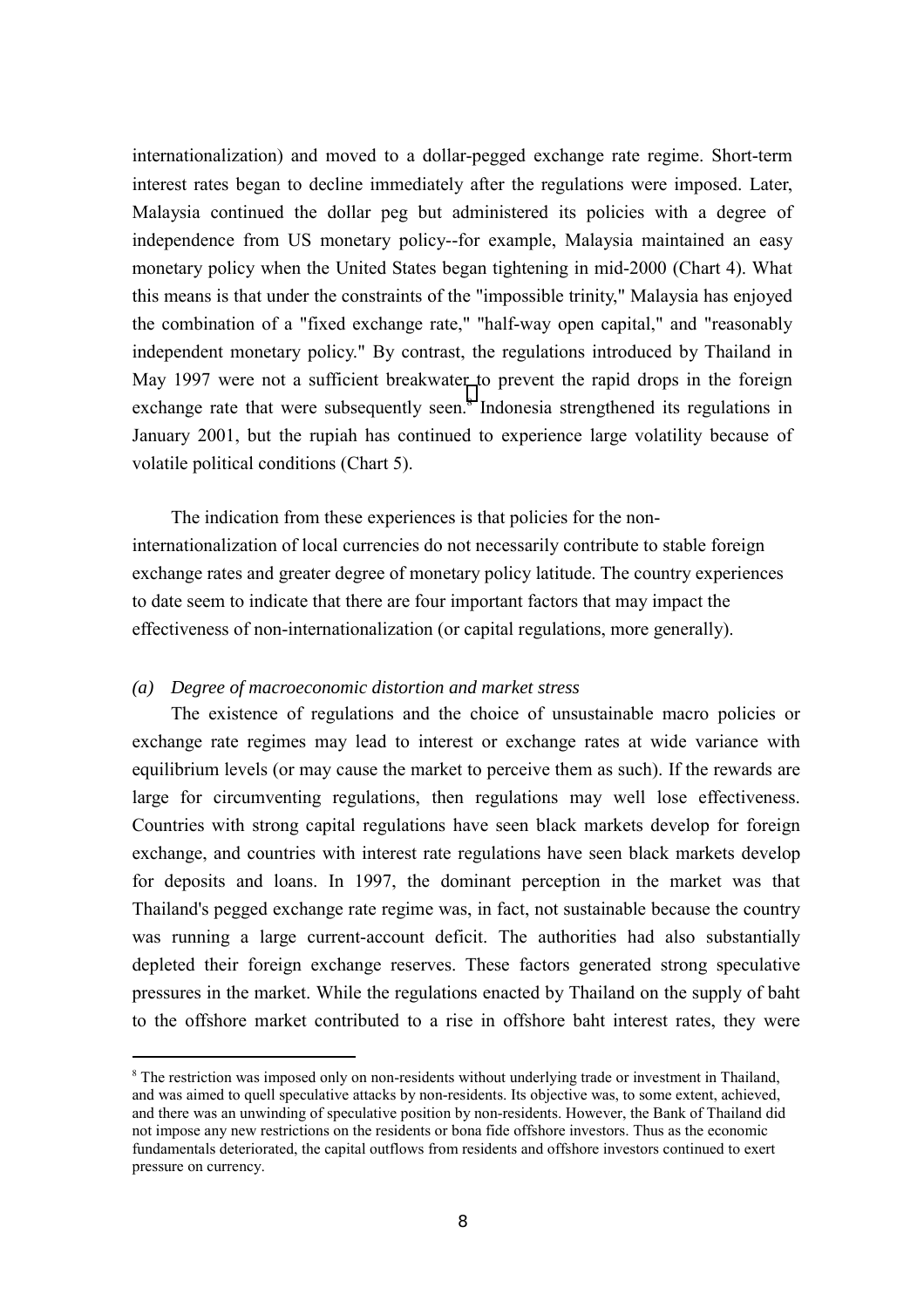unable to quell speculation that the currency would be devalued.

## *(b) Monitoring capacity*

When the authorities do not have sufficient capacity to enforce and monitor regulations or when the punishment for violations is light, there is little cost incurred in circumvention, and this will reduce the effectiveness of regulations. As will be described later, some EMEAP members have reinforced their foreign-exchange market monitoring systems since the currency crisis, and in this sense regulations have become more effective than they used to be. In addition, we must point out that the punishments for violation extend beyond such explicit sanctions as fines levied against violators. Ishii (2001), for example, notes that an offshore NDF market did not develop after Malaysia took its currency non-international in September 1998, and as a reason for this cites the potential that "offshore banks possibly refrained from engaging in creative transactions such as NDF to circumvent the controls so as not to risk their local franchise."<sup>9</sup> In countries where major market players have strong incentives to build and maintain good relationships with regulators, the effectiveness of regulations is more likely to be ensured.

## *(c) Comprehensiveness of regulations*

 $\overline{a}$ 

Under ordinary circumstances, capital regulations must be fairly comprehensive or trading will merely shift from one route to another, and the regime as a whole is unlikely to function in a satisfactory manner. For example, there are cases of countries imposing stringent regulations targeted on currency attacks by non-residents on offshore markets, but still experiencing speculation in the form of resident capital flight.

## *(d) Past History of capital account liberalization/regulation*

Regulations are more difficult to implement if they are being re-imposed on markets or trading that was liberalized in the past. ASEAN currencies were actively traded on the Singapore market throughout the eighties and nineties. Once this kind of market infrastructure and trading expertise is developed and accumulated, fairly strong regulations must be imposed in order to return to the *status quo ante*, and it is more

<sup>&</sup>lt;sup>9</sup> It should be noted that point Ishii raised is not the only factor that hinders the development of the NDF market. In the case of Malaysia, the absence of a reference exchange rate for the settlement of NDF contracts among market players is also a factor. Moreover, exchange controls in Malaysia prohibit domestic banks to undertake forward foreign exchange transactions with offshore counterparties. Thus, restricting availability for offshore institutions to hedge their exposure derived from the NDF contracts hinders the development of the market.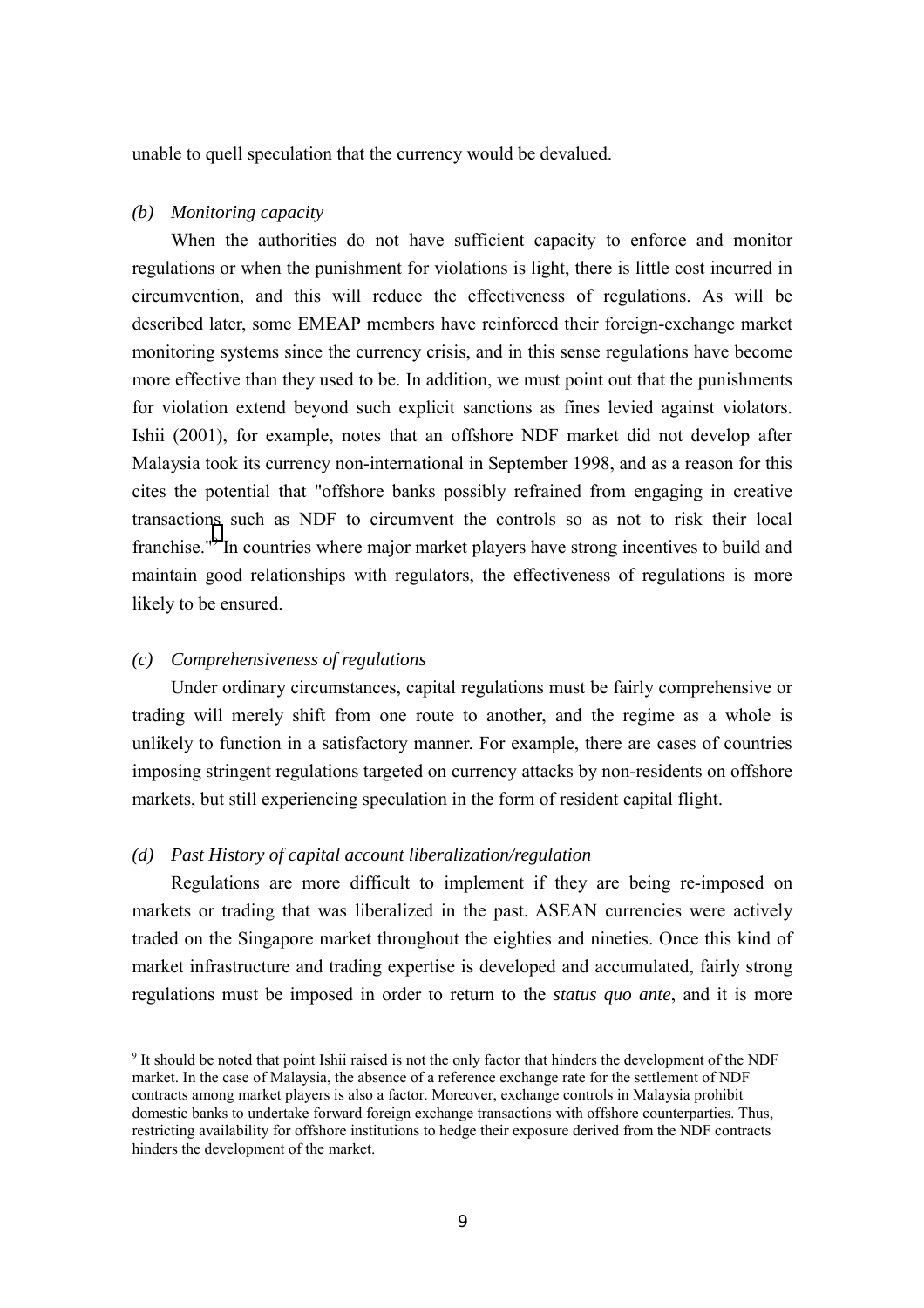likely that these regulations will have side effects. Malaysia is a case in point among the non-internationalization of ASEAN currencies. Not content to merely stop new flows of funds to the offshore markets, Malaysian regulations also made it impossible to settle any funds already on the offshore markets, and this is what ensured the effectiveness of its regulations $10$ .

## *(2) Contagion from the recent crisis of Turkey and Argentina*

The crises in Turkey and Argentina have not spilt over very much into Asia (Charts 6 and 7), and there is now a debate on whether the non-internationalization policies adopted by Asian countries and regions can claim credit for this. Certainly, Asian countries and regions have seen significant improvements in their macroeconomic conditions and external positions since the time of the currency crises. Comparisons between Indonesia and the Philippines, two Asian countries given speculative ranks in sovereign ratings by rating agencies, and Argentina, Brazil and Turkey, the epicenters of recent international financial instability, show the two Asian countries to be maintaining far better balances in their external positions (Table 3). The size of emerging-market hedge funds has also contracted significantly from what it was at the outbreak of the Asian currency crisis. This is also a powerful explanation for why the contagion was  $limited<sup>11</sup>$ . It may therefore be somewhat hasty to conclude that non-internationalization policies insulated Asia from the most recent contagion.

## **5. The cost of non-internationalization**

 $\overline{a}$ 

It could be argued that even if non-internationalization of the currency contributes to the achievement of policy objectives, countries may incur even greater costs over the long term. This section examines the potential for such outcome. While it is extremely difficult to quantify the medium and long-term costs of non-internationalization, the following perspectives need to be taken into account.

 $10$  Chinese capital regulations have been relatively effective, and can thus be benchmarked against the four criteria discussed above. 1) China has regulations, but its interest and exchange rates do not deviate widely from levels which can be sustained over the medium term. 2) China has a high capacity to monitor regulations and all market participants, including foreign financial institutions, have strong incentives to maintain good relationships with authorities because of the outlook for business expansion in the country. 3) Chinese regulations are comprehensive and have few loopholes. 4) China has been consistently cautious towards liberalization of capital accounts, so the historical effect is not apparent. Nonetheless, we should note that even in China, regulations could lose their effectiveness if some of these conditions should collapse.

<sup>&</sup>lt;sup>11</sup> It is estimated by some market analysts that hedge funds hold approximately  $10\%$  (35-40% at the time of the Russian crisis) of the outstanding international debt issued by emerging economies.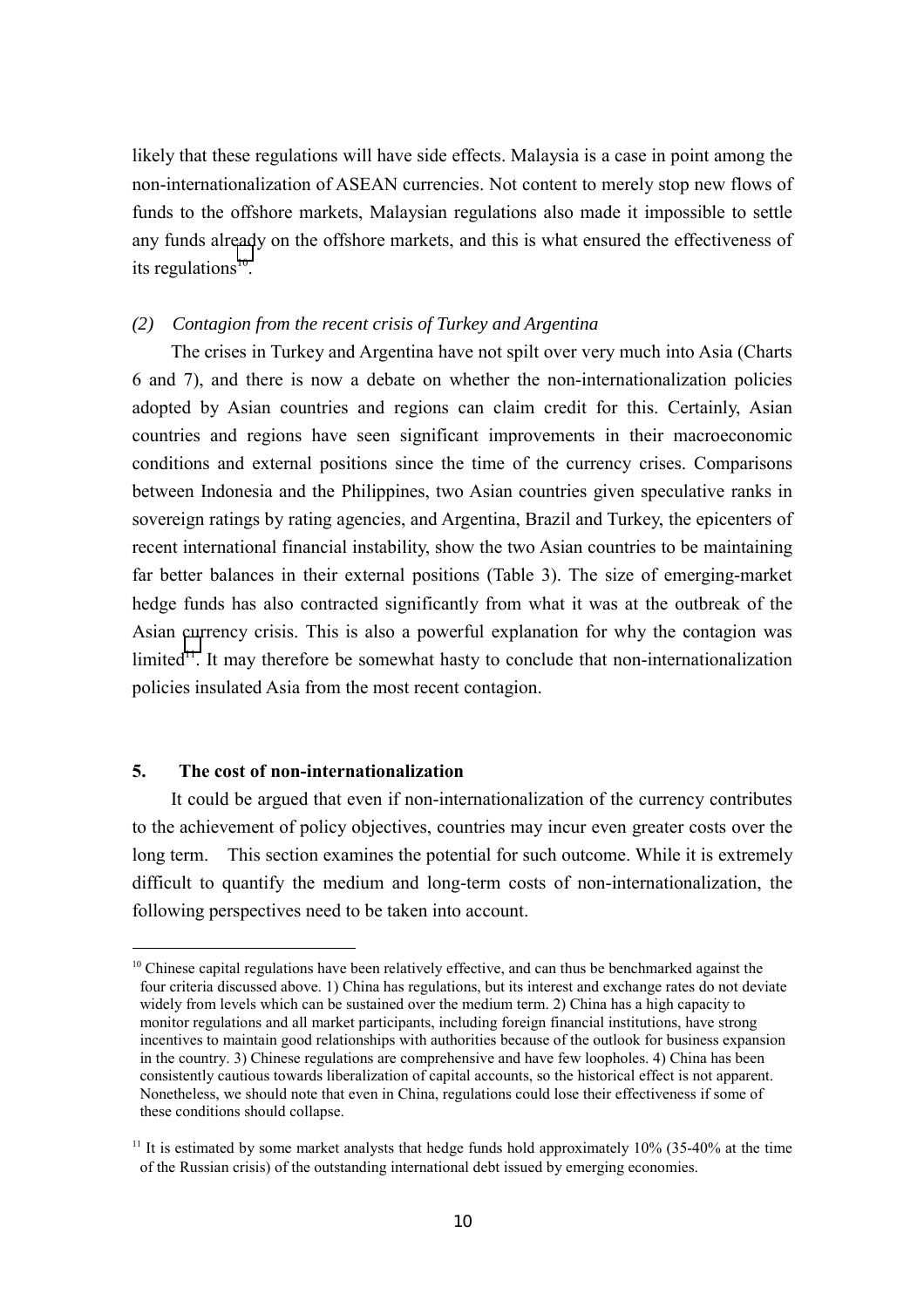## *(1) Reduced risk-hedging capacity among market participants*

The creation and development of offshore markets is usually encouraged by domestic (onshore) markets that lack convenience because of regulatory, tax or infrastructure problems; investors shift transactions to more convenient offshore markets. One of the benefits in this process is that financial transactions concentrate at specific offshore centers (mostly Singapore for ASEAN currencies), and these centers gain the advantages in terms of liquidity, and the variety of both financial products and participants available. If ASEAN currencies are to become non-international and ASEAN countries wish to shift transactions from offshore to onshore markets, they will need to enhance domestic market infrastructure. It will not be easy, however, for ASEAN countries to catch up with Singapore on the market infrastructure immediately. Non-internationalization may therefore lead to contraction or elimination of offshore markets that have greater liquidity and better infrastructure than domestic markets. This could have a negative impact on the risk-hedging capacity of market participants (overseas investors investing in ASEAN countries and local ASEAN enterprises).

For example, many local ASEAN enterprises have Singapore affiliates. They use Singapore banks and Singapore markets for export/import-based foreign currency transactions, and also for investing and raising fund. Many developed-country multinational corporations with operations in Asia also use Singapore as a center for their ASEAN currency hedging operations. They are being forced to review these operations as the Singapore offshore market for ASEAN currencies is contracting or disappearing $12 \frac{13}{2}$ .

A country can make its currency non-international and can cause the contraction or elimination of the offshore market in that currency. This, however, does not necessarily result in an increase in domestic market trading volumes. Thailand and Indonesia both provide examples. During the currency crisis, speculative transactions by hedge funds caused foreign exchange trading volumes to rise in an abnormal speed

 $\overline{a}$ 

<sup>&</sup>lt;sup>12</sup> In interviews with the market participants on this point, most indicated that no major problems were being experienced at the current point in time, but some said that hedging costs were rising. For example, the onshore markets of Thailand and Indonesia etc. have less liquidity in longer-term foreign exchange forwards than the Singapore market.

<sup>&</sup>lt;sup>13</sup> The elimination of highly liquid forward and swap markets may make it more difficult for domestic companies and banks to hedge foreign exchange risks by shifting risks to non-residents with greater risk-taking capacity.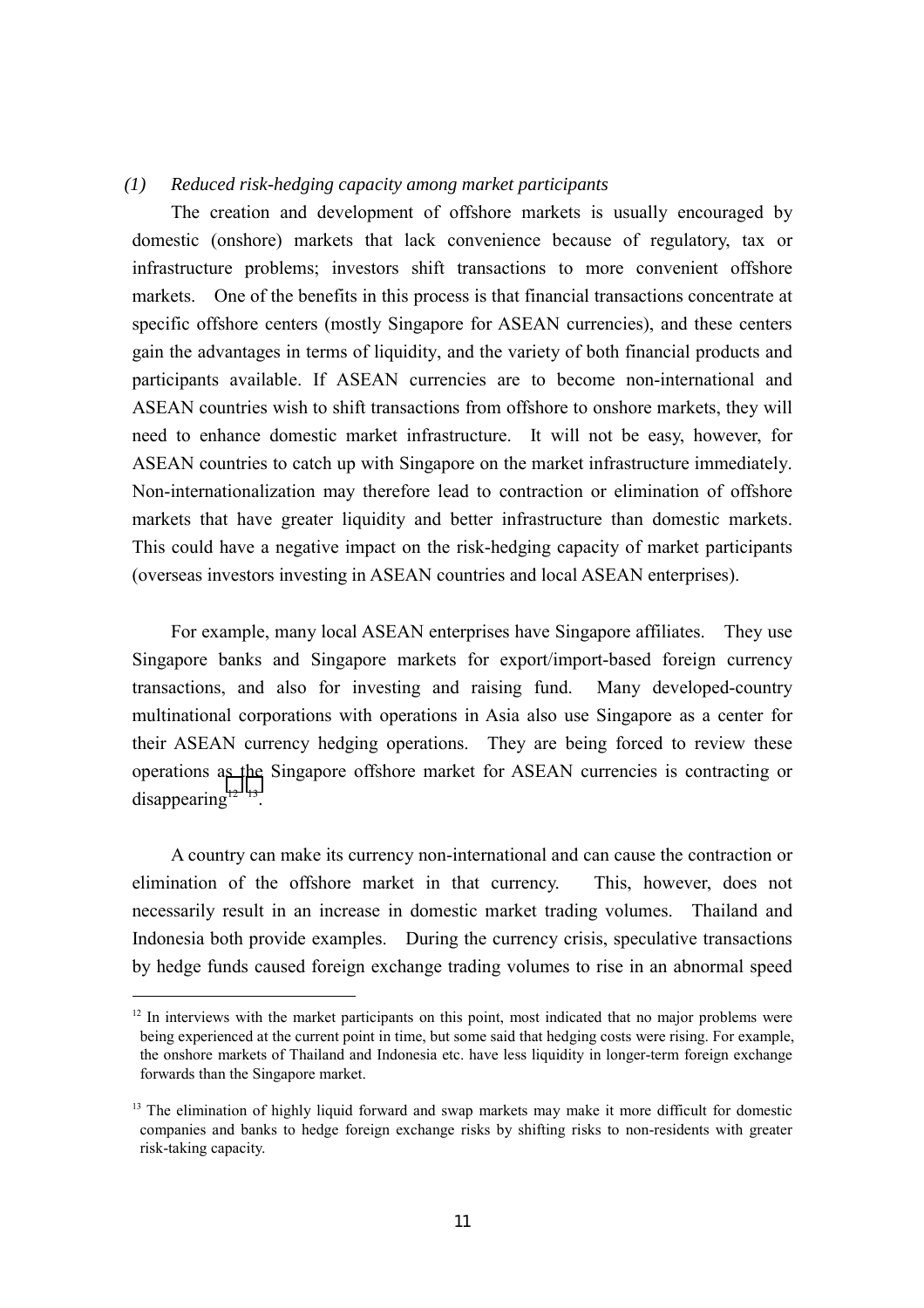and then decline rapidly, as has already been discussed (see Chart 1). Rigorous requirements that foreign exchange transactions be based on underlying trade and investment can have the positive impact of stabilizing foreign exchange rates, as long as they drive from those players who exhibit highly speculative behavior. However, it is also a fact that a decline in market liquidity will usually amplify the volatility of exchange rates. The declining presence of non-residents will also raise the potential for large swings in the exchange rate due to, for example, "leads and lags" on the part of domestic exporters and importers. <sup>14</sup>

## *(2) Administrative costs*

 $\overline{a}$ 

Regardless of non-internationalization, the implementation of capital regulations will incur administrative costs. A recent survey of five EMEAP members (Indonesia, Korea, Malaysia, Philippines, Thailand) indicates that monetary authorities in each of these countries have substantially beefed up their monitoring of the foreign exchange markets since the currency crisis (Appendix 2). While different countries perform monitoring in different ways, the basic strategy in all cases is to require reporting of detailed information on the name of the customer and the transaction behind a foreign exchange trade over a certain threshold value. Some countries have even introduced online reporting systems to monitor foreign exchange trends on a real-time basis. Regardless of these enhancements in monitoring, several monetary authorities have commented on the technical difficulties in monitoring non-internationalization regulations and requested information from their offshore counterparts. The effect of capital regulations is diluted if they are not implemented rigorously. However, overcaution because of over-emphasis on restraining speculation may impose excessive regulatory costs on genuine investors<sup>15</sup>. Frequent changes in regulatory regimes and monitoring systems, or insufficient explanations when changes are made, can also have a negative impact on investor confidence.

<sup>&</sup>lt;sup>14</sup> Some also argue that the declining presence of non-resident players due to capital regulations will serve as an impediment to the deepening and advancement of domestic financial and capital markets, not just foreign exchange markets. For example, the IMF notes that in Malaysia, which adopted an explicit non-internationalization policy and imposed restrictions on portfolio investments (September 1998), the Kuala Lumpur Options and Futures Exchange (KLOFFE) experienced a sharp decline in trading volumes (principally equity futures). The volume remains sluggish even after portfolio investment regulations were eliminated and the macroeconomic situation recovered (Chart 8).

<sup>&</sup>lt;sup>15</sup> For example, rigorous enforcement of the principle that foreign exchange transactions be based on real demand means that the screening and permit processes require time. Foreign exchange rates may change during that time, or the obligation to report client names may violate confidentiality clauses between the bank and the client.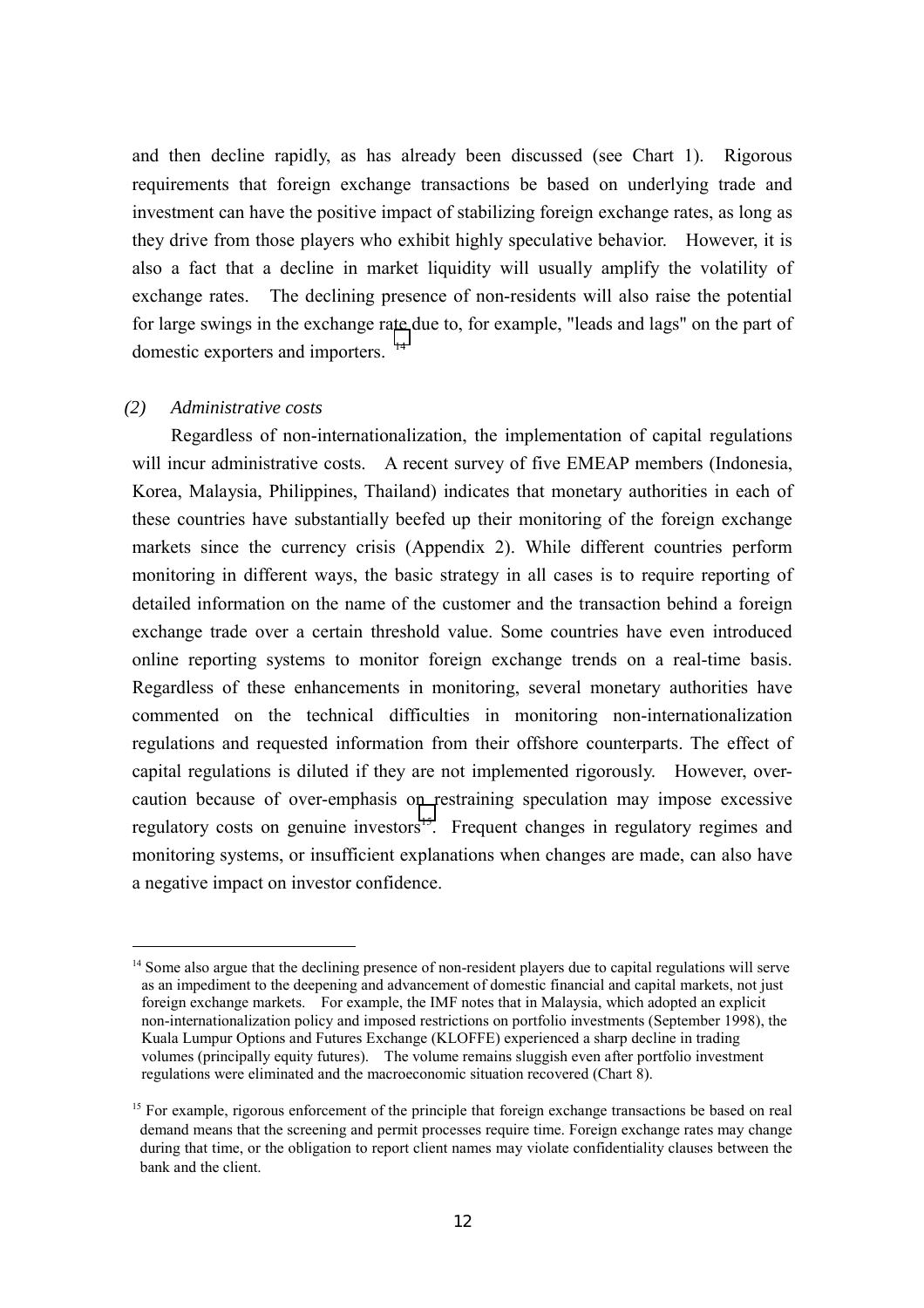## **6. Concluding remarks**

The jury is still out over non-internationalization policies for Asian currencies. An "international currency" is by definition a currency that is used as "a medium of international transactions," "a yardstick of value, " and "a store of value." It generally refers to only a handful of currencies--the US dollar, euro, Japanese yen, and British pound. The internationalization of these currencies is an expression of their external credibility (or, in a broader sense, the countryís economic and political strength). The ASEAN currencies examined in this paper have never functioned as international currencies in this sense. Rather, it can be said that the inadequacies of onshore markets have driven transactions overseas. As a result, transactions concentrated on specific markets. This is internationalization only in an extremely limited sense.

In a globalized market, large amounts of funds can move instantaneously. The internationalization of currencies from emerging countries and regions with undeveloped domestic financial markets and institutions increases the risk of disruptive influences on the domestic economic and financial systems. It can be said that greater volatility of exchange rate triggered by non-resident speculation has more demerits than merits. This implies that it may be desirable if improvements were made in the domestic financial market infrastructure of these countries, trading in their currencies naturally return from the offshore markets to the onshore. However, it is also a fact that significant amount of time will be required to increase the competitiveness of domestic financial markets. Also, competitiveness itself being a relative matter, it would be difficult to restrain offshore trading without the help of some sort of regulation, in an environment that allows free capital movements. Within this context, imposing regulations designed to achieve the non-internationalization of the currency may be a realistic policy tool for countries with relatively immature financial markets. While it is difficult to provide quantitative evidence regarding the costs and benefits of noninternationalization, it will nonetheless be important to continue monitoring market trends from the perspectives outlined in this paper. What kind of regulatory frameworks and market infrastructures should emerging markets try to develop in order to finance funds for growth while maintaining the stability in external capital flows? This is a challenging issue that should be further explored particularly in the fastevolving trend of global financial environment.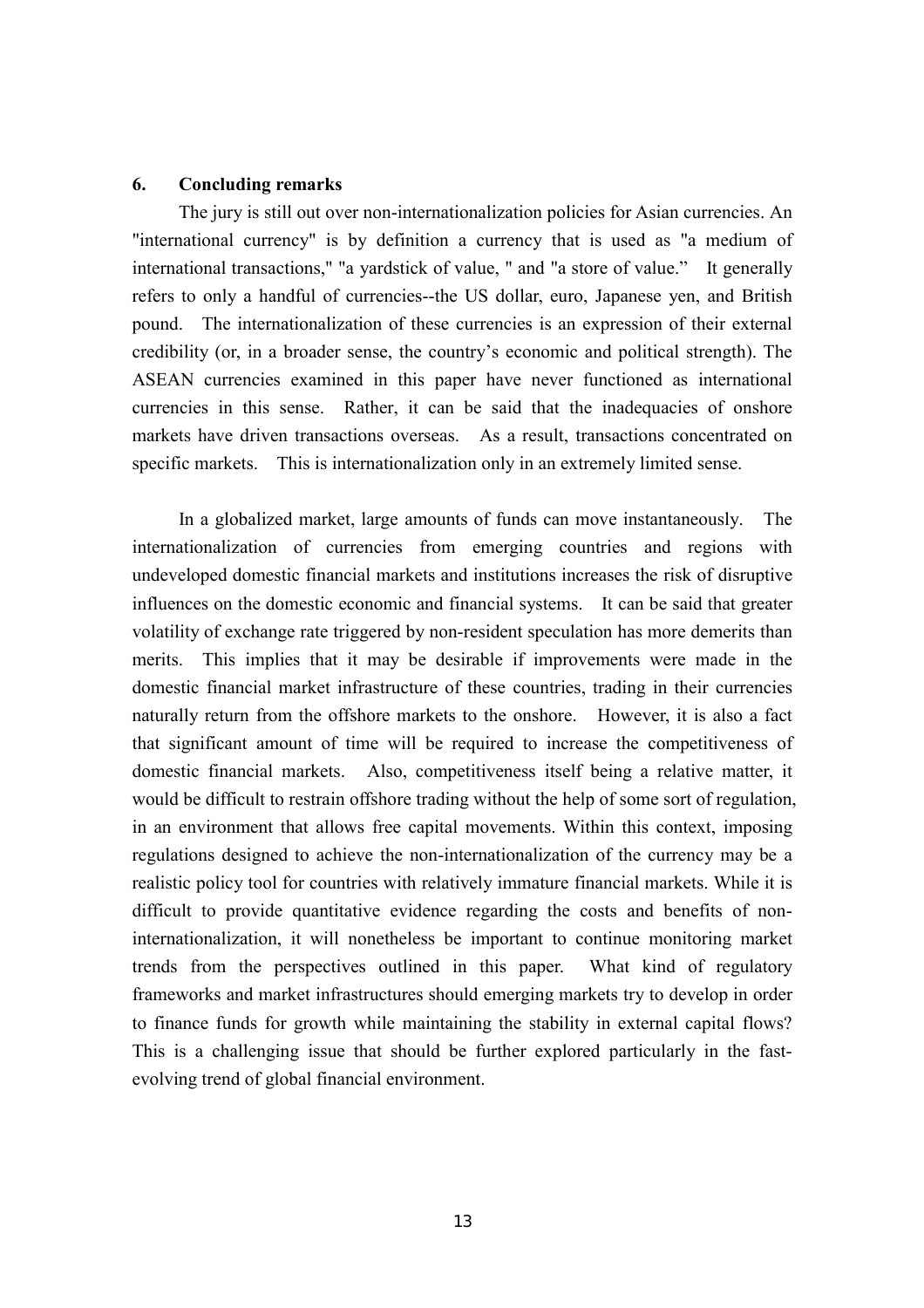## **7. Issues for discussion**

Does non-internationalization contribute to increased resiliency against currency and financial crisis? Is there a causal relationship between noninternationalization policies in Asia and the fact that the Argentine crisis did not spill over into the region?

Do non-internationalization policies hamper the risk-management capacity of overseas investors and local enterprises through reduced liquidity in the foreign exchange market? Does the existence of capital regulations, including noninternationalization policies, impede the enhancement and deepening of financial and capital markets?

Is the current foreign exchange market monitoring strong enough to ensure the effectiveness of regulations? Is there room for mutual cooperation among EMEAP members in the area of monitoring?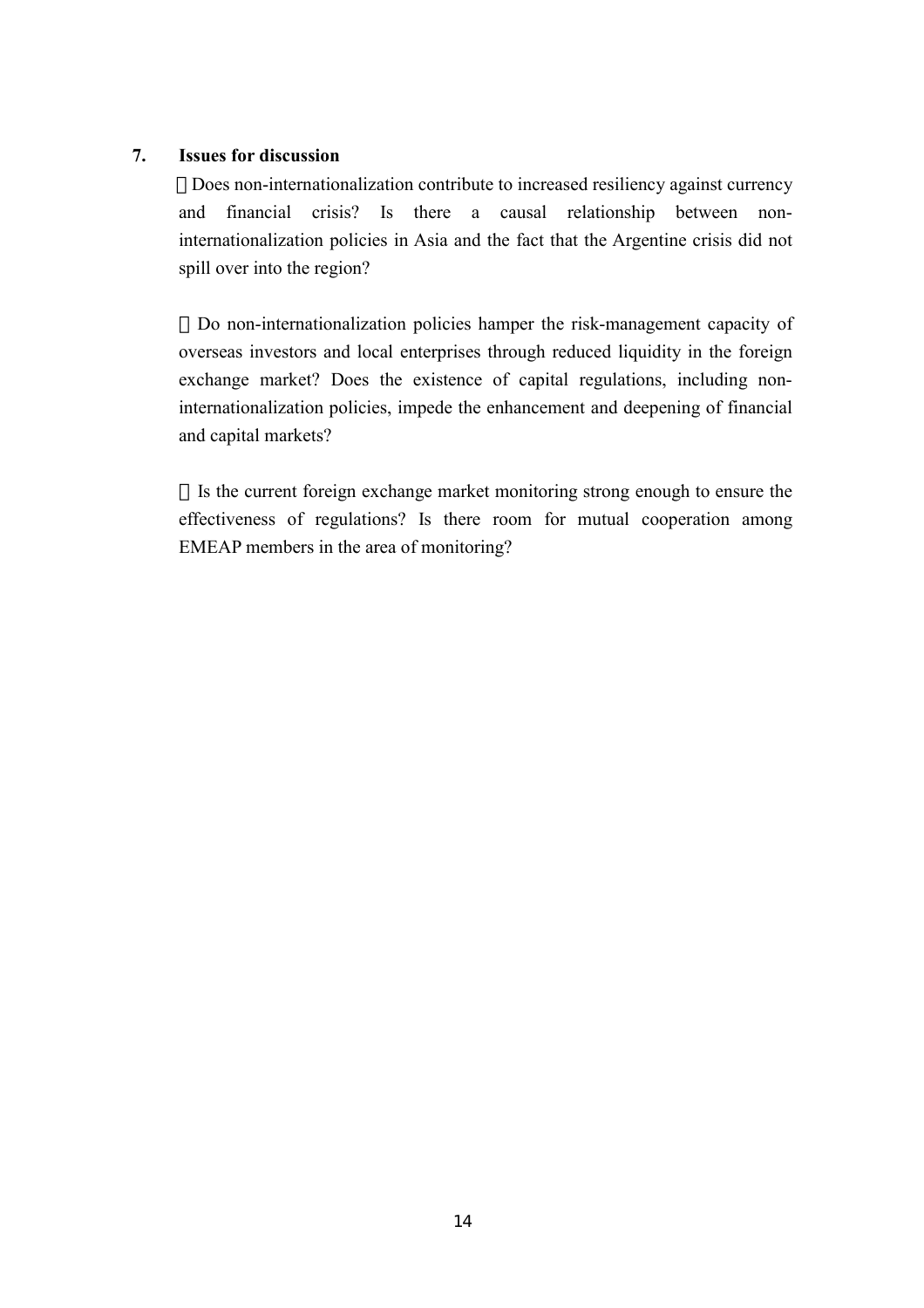

Chart 1-1: Thailand: Foreign Exchange Transaction (Monthly turnover)

Chart1-2: Malaysia: Foreign Exchange Transaction (Monthly turnover of Ringgit/USD)

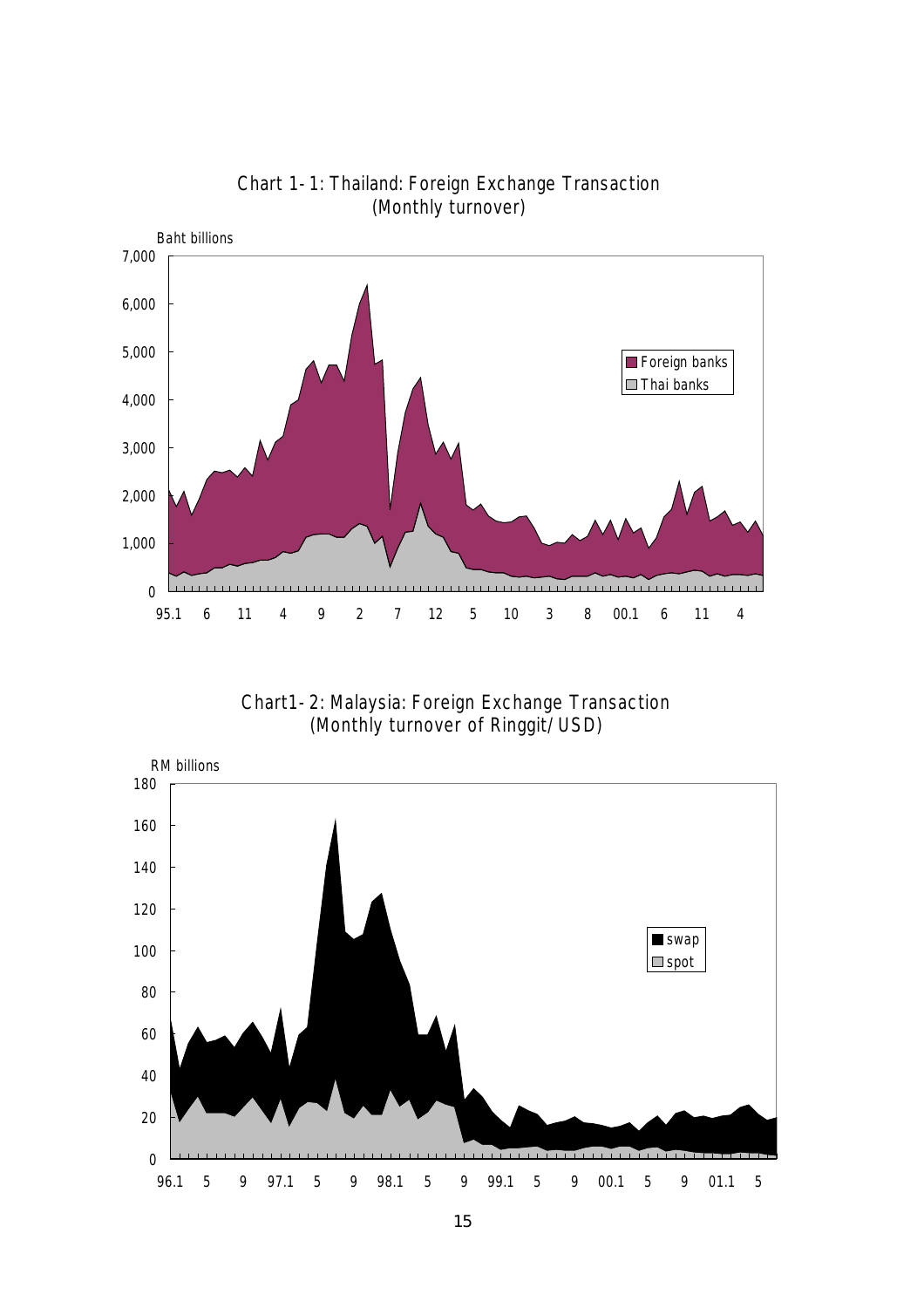

## Chart2: Singapore: Reported Foreign Exchange Turnover by Currency

Source: BIS "Central Bank Survey of Foreign Exchange and Derivatives Market Activity"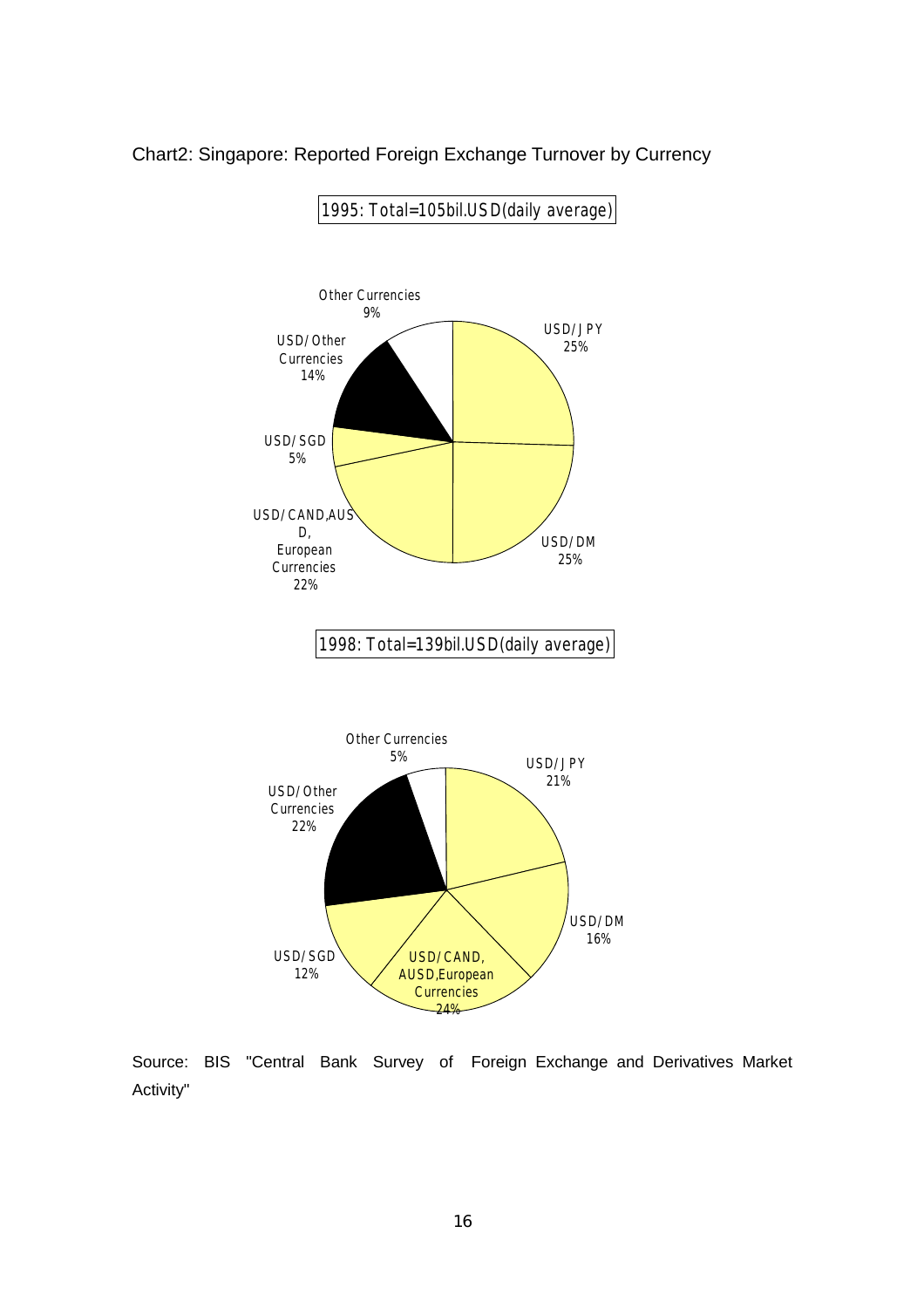

Chart3: Onshore-Offshore Interest Rate Differentials (In Percent, 3month)

Sources: CEIC, Reuters

Note: Implied interest rates for won offshore are obtained by using the NDF(3M) rate against the U.S. dollar, spot rate of won/US\$ and the U.S. interest rate.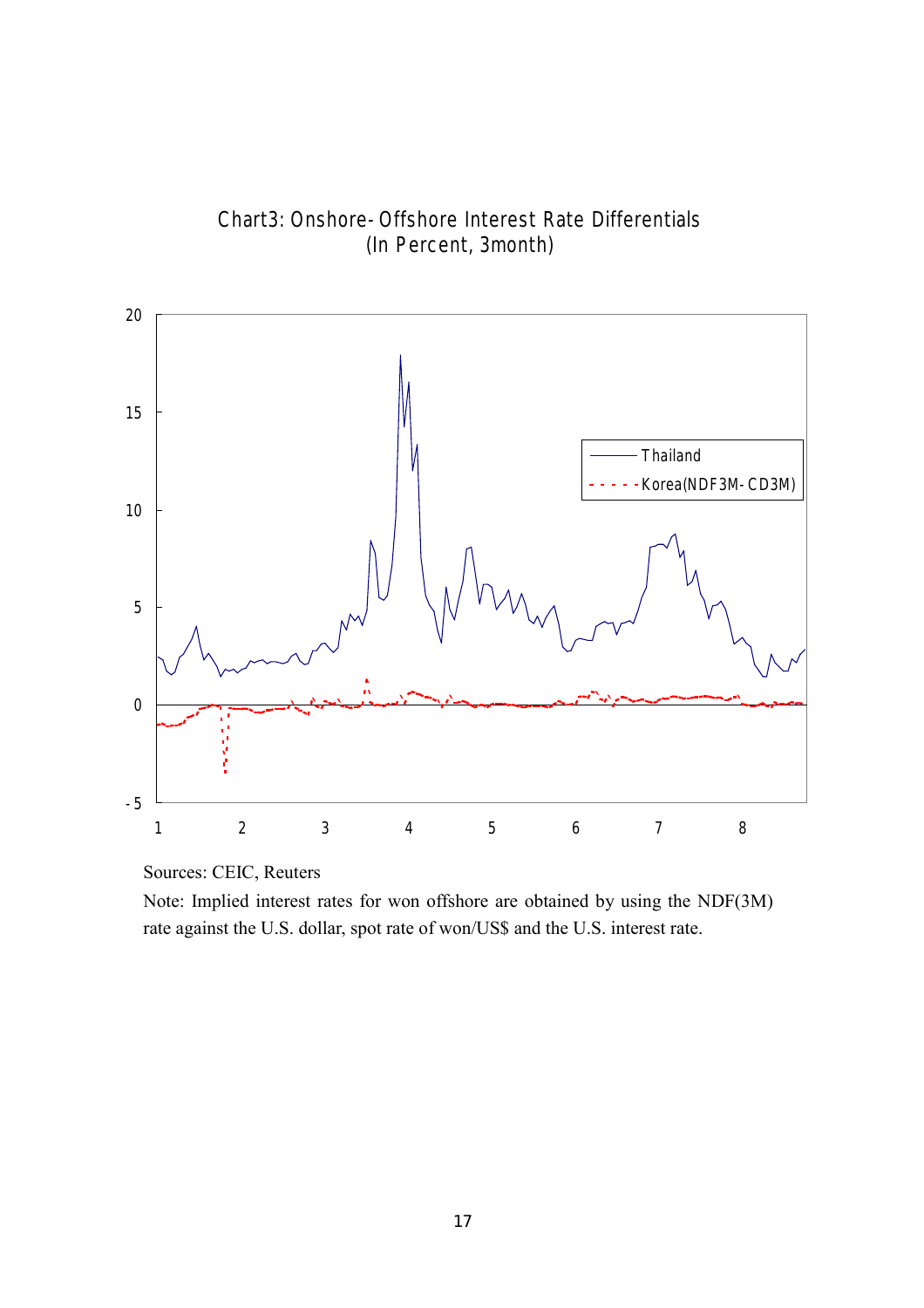

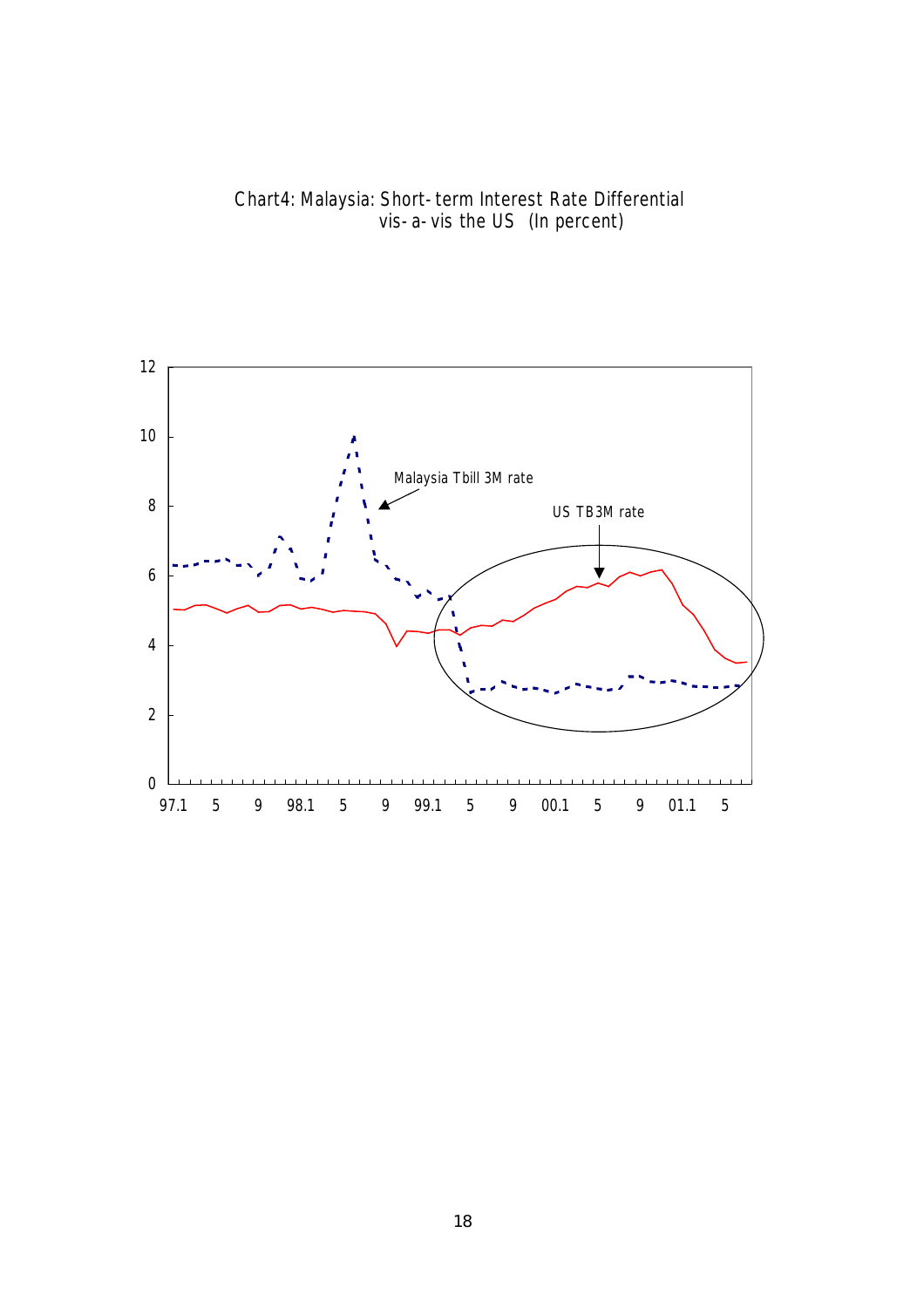

Chart5-2: Indonesia: Exchange Rate Volatility (Monthly average of daily standard deviations of IDR/USD)

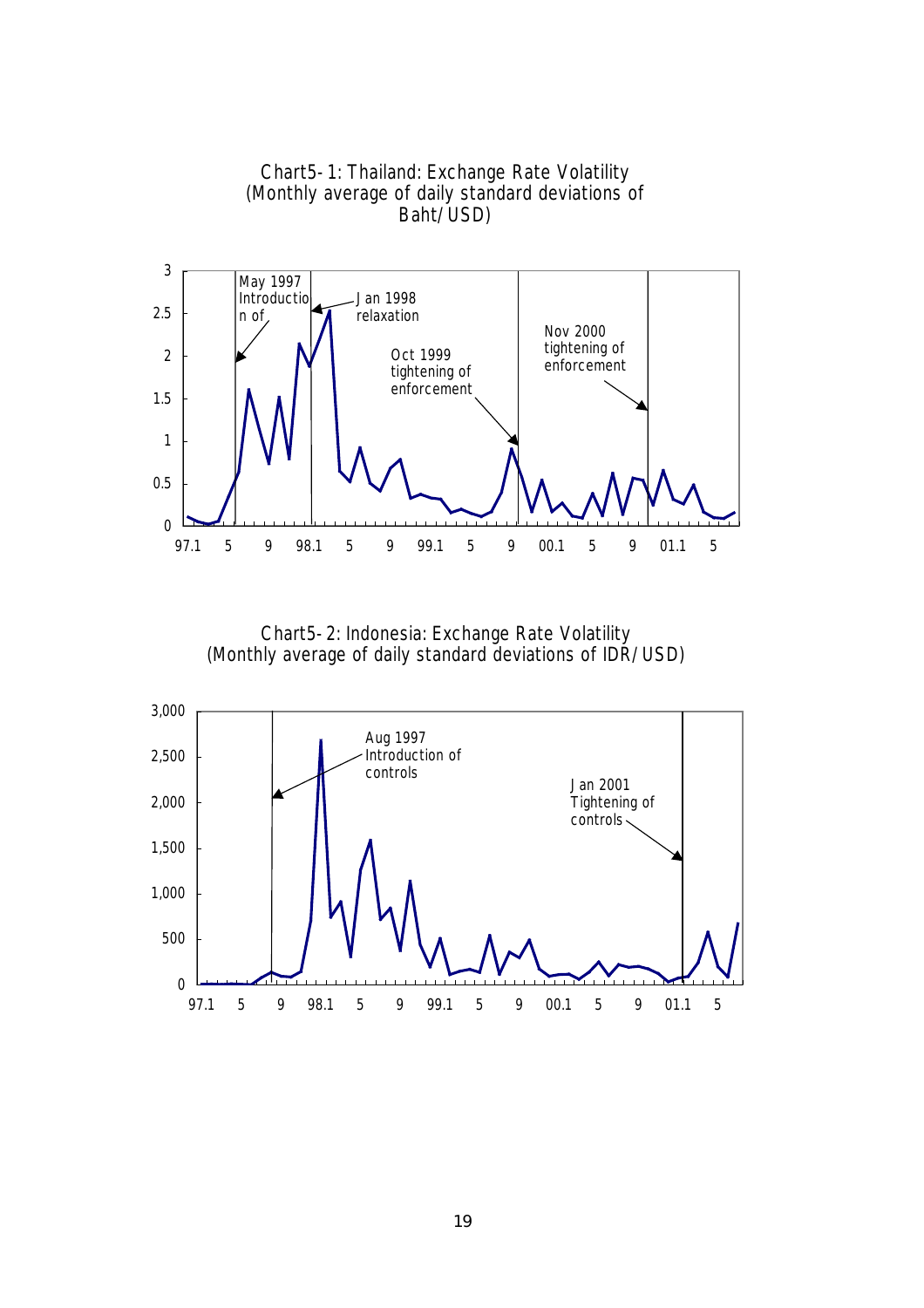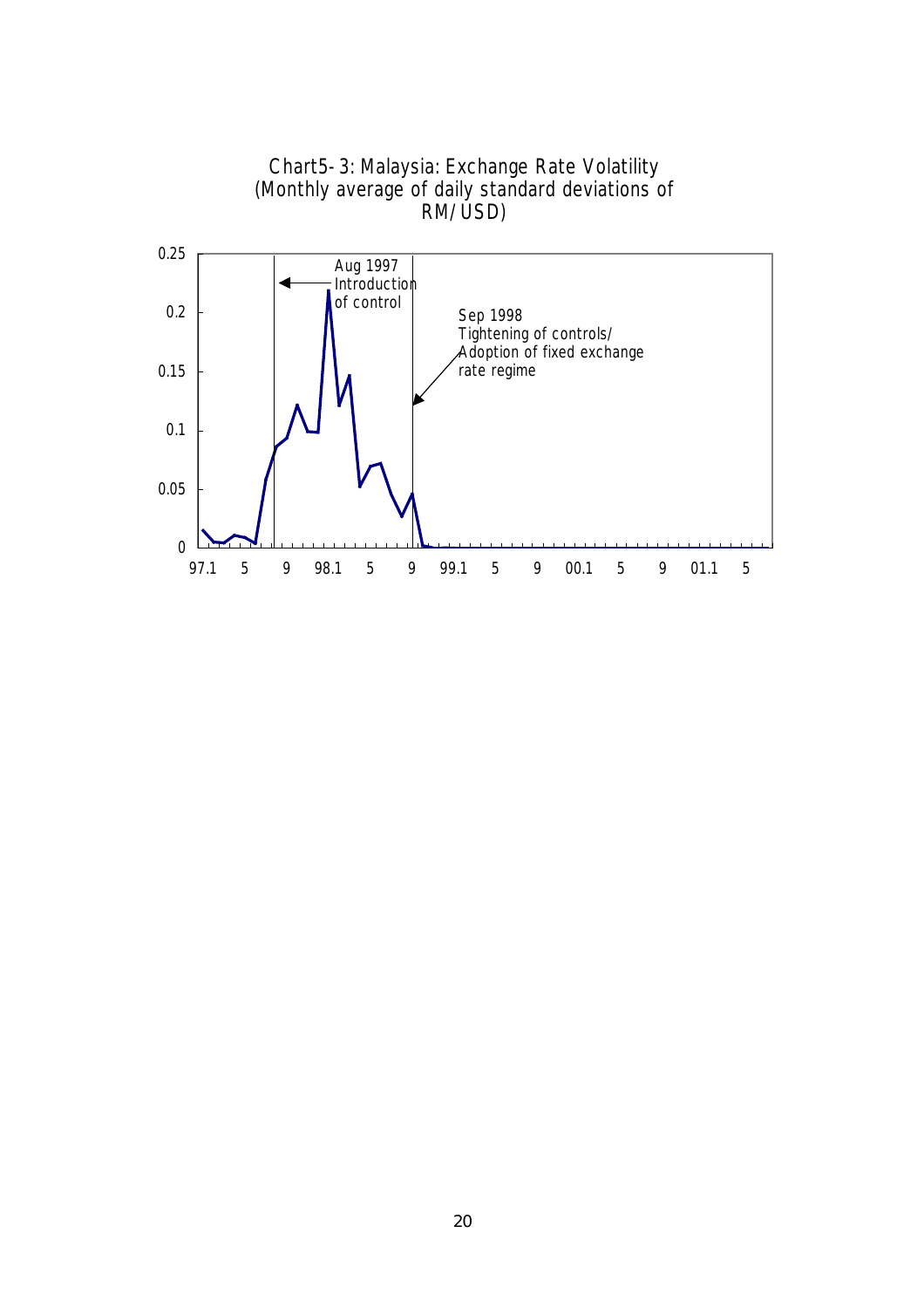

## Chart 6: Volatility in Emerging Bond Markets

and Africa (Alegeria, Cote d'Ivoire, Morocco, Nigeria, South Africa). Thailand.



Comprised of Argentina, Brazil, Colombia, Chile, Ecuador, Comprised of Bulgaria, Croatia, Ukraine, Hungary, Mexico, Panama, Peru and Venezuela. Poland, Russia, Turkey and Lebanon.

#### Calculations:

- 1. Calculate daily rate of change in price index.
- 2. Calculate the standard deviation of 50 business days using figures obtained in 1. Convert it into an annual rate.
- 3. Take the simple average of volatility of each country in each region.



Comprised of Asia, Latin America, Eastern Europe/the Middle East, Comprised of China, Malaysia, the Philippines, Korea and

#### Latin America **Eastern Europe/The Middle East**

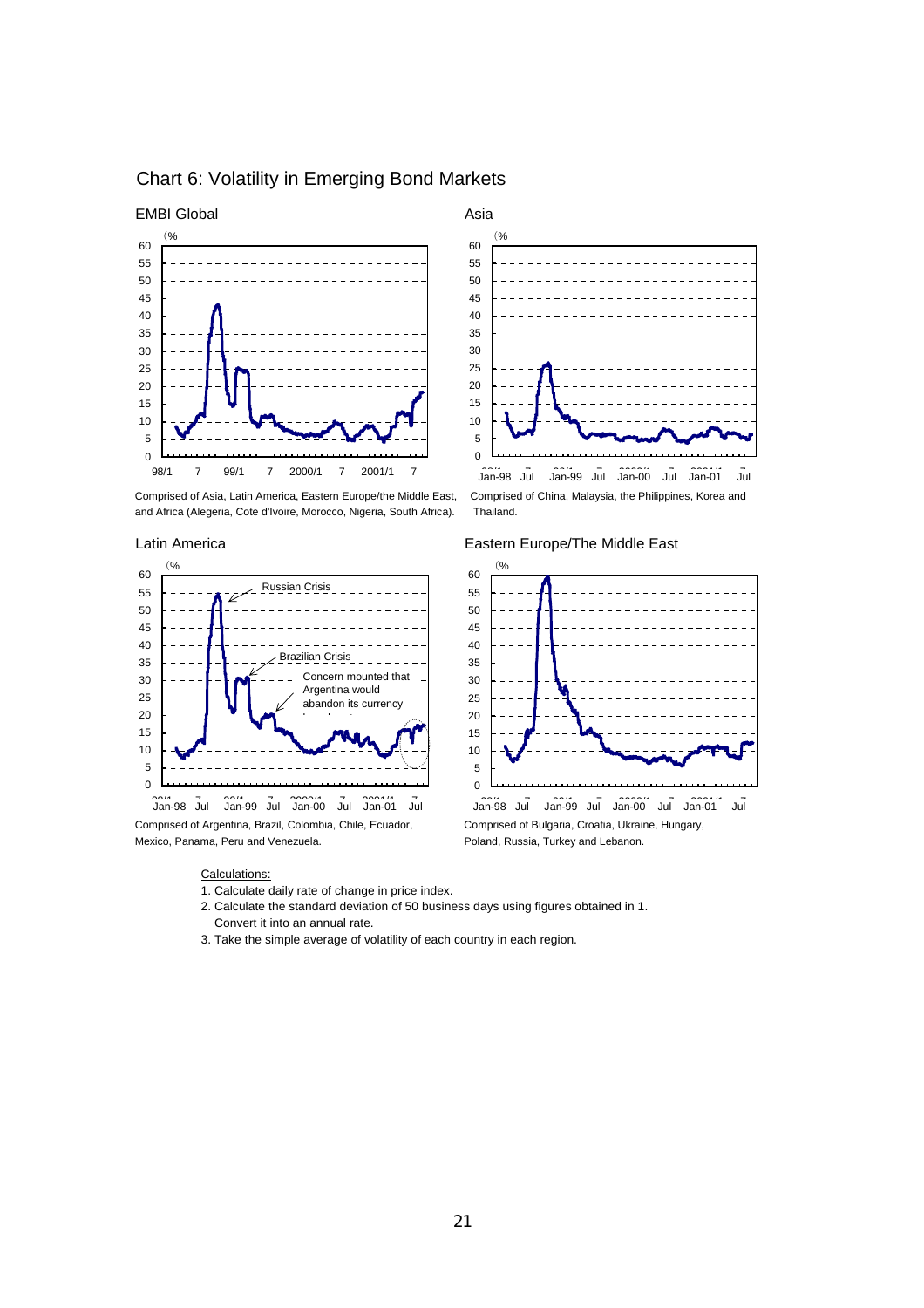

## Chart 7: Correlation Coefficient in Emerging Bond Markets





Ecuador, Mexico, Panama, Peru, and Venezuela. Poland, Rusia, Turkey, and Lebanon.

EMBI Global **Asia** Asia



Excluding Algeria, Cote d'Ivoire, Morocco, Nigeria, Comprised of China, Malaysia, the Philippines, Korea,

# 0.6 0.6 0.8 0.8 1.0 0.0 0.2 0.4 Jan-98 Jul Jan-99 Jul Jan-00 Jul Jan-01 Jul Jan-98 Jul Jan-99 Jul Jan-00 Jul Jan-01 Jul

#### Latin America **Eastern Europe/The Middle East**

#### Calcuations:

- 1. Calculate the daily rate of change in price index.
- 2. Perform a regression analysis (only the the rate of change in US bond is used as explaining variable, no constant variable is used). Calculate the residual from the regression result.
- 3. Calculate correlation coefficient of 50 business days from the figures obtained in 2. Take the simple average of each country in each region.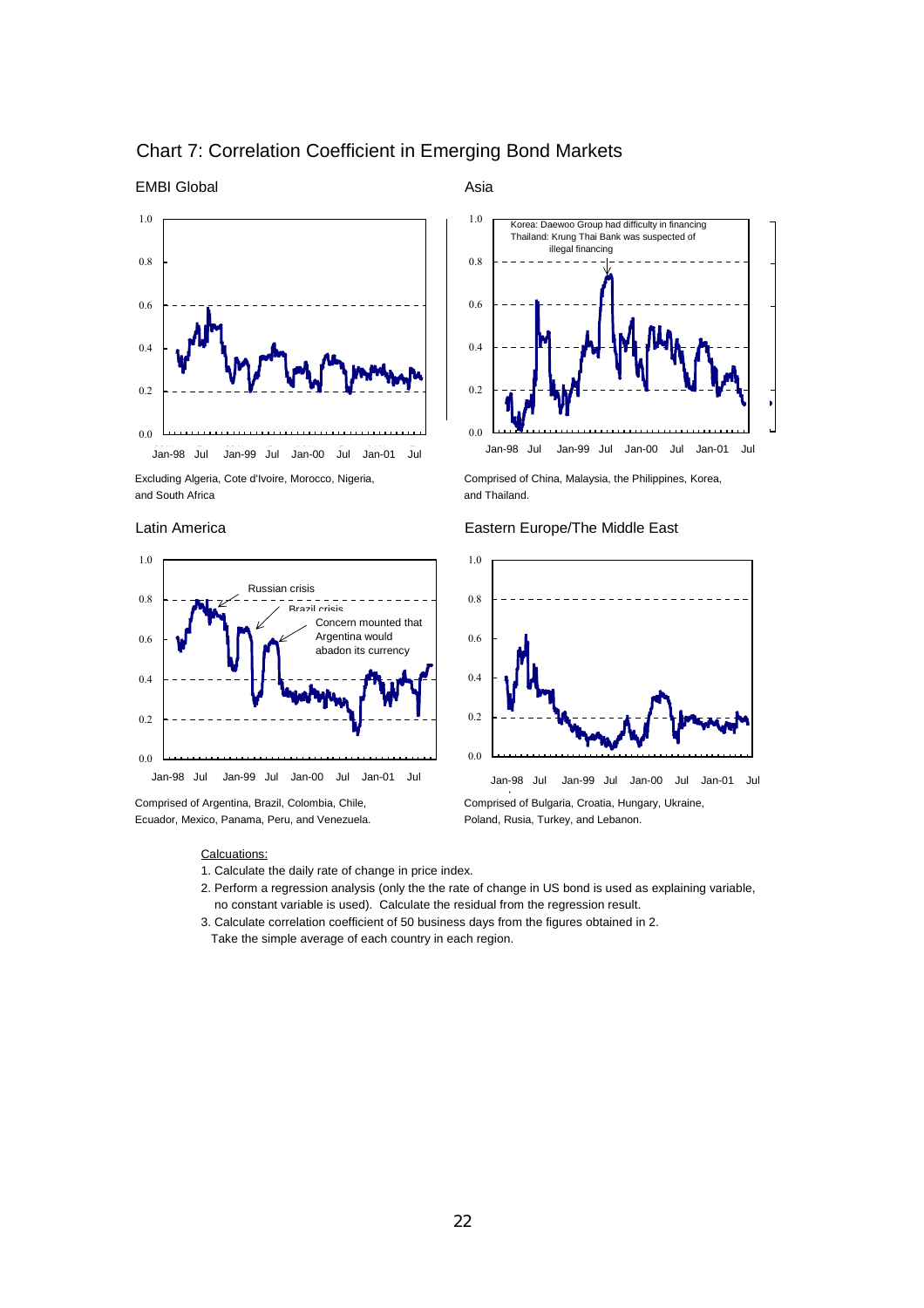

Chart8: Malaysia: Average Daily Trading Volume at KLOFEE (Number of Contracts)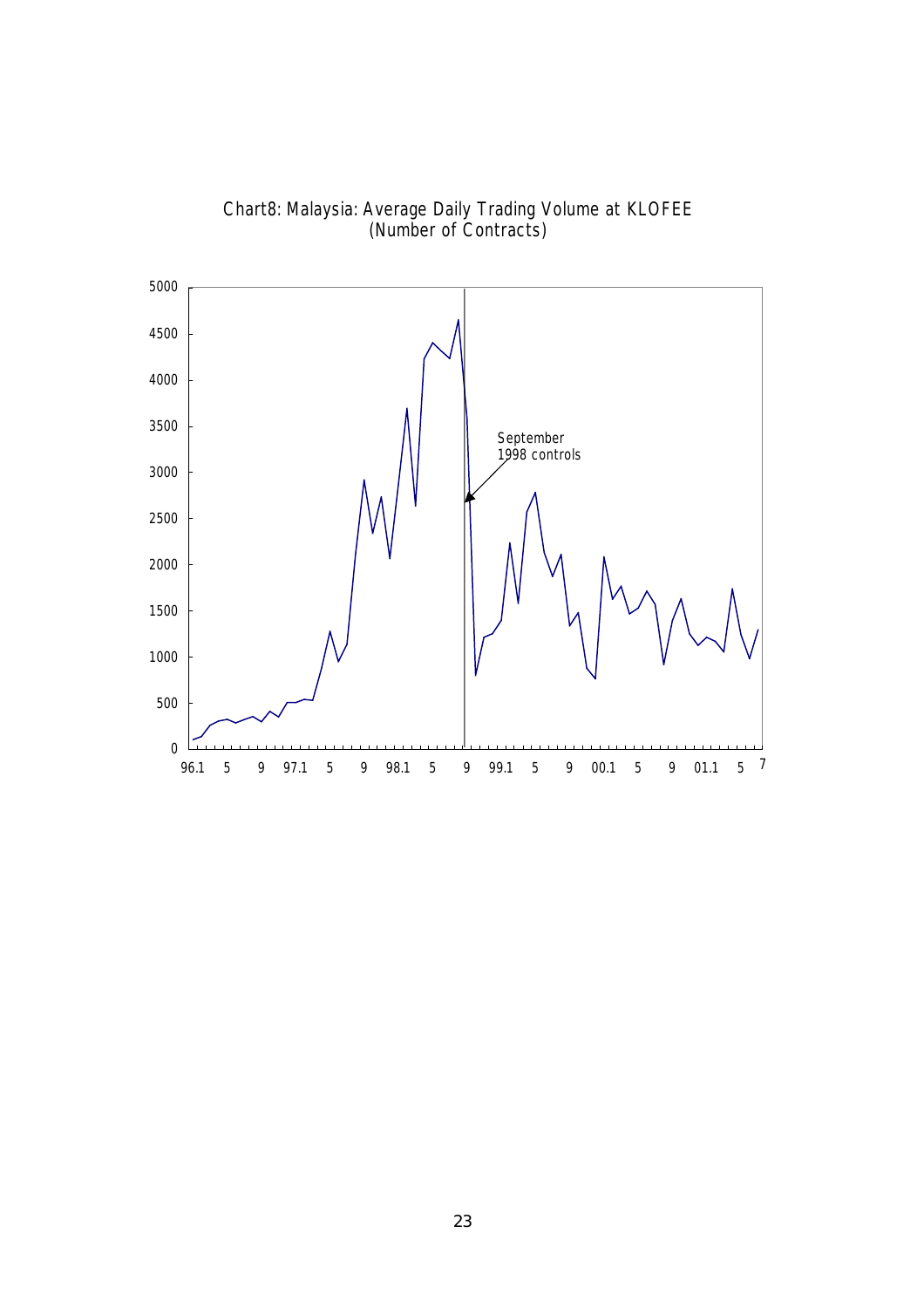|    |                                                                  |                                                                                                                                  | <b>Thailand</b>                                                                                                                                                                                                                                      |                                                                                                                                                                                                                                                                                                                                               |                                                                                                                                                                      | Indonesia                                                                                                 |  |
|----|------------------------------------------------------------------|----------------------------------------------------------------------------------------------------------------------------------|------------------------------------------------------------------------------------------------------------------------------------------------------------------------------------------------------------------------------------------------------|-----------------------------------------------------------------------------------------------------------------------------------------------------------------------------------------------------------------------------------------------------------------------------------------------------------------------------------------------|----------------------------------------------------------------------------------------------------------------------------------------------------------------------|-----------------------------------------------------------------------------------------------------------|--|
|    |                                                                  |                                                                                                                                  | Pre-crisis period                                                                                                                                                                                                                                    | <b>Current period</b>                                                                                                                                                                                                                                                                                                                         | Pre-crisis period                                                                                                                                                    | <b>Current period</b>                                                                                     |  |
|    | <b>Short selling</b><br>of local<br>currency by<br>non-residents | <b>Lending to</b><br>nonresidents in local<br>currency<br>Swap transaction<br>with nonresidents                                  | Free                                                                                                                                                                                                                                                 | In the case that there are no underlying trade and<br>investment activities in Thailand, Thai baht<br>credit facilities, including swap and forward<br>exchange contracts obtained by a nonresident<br>from all domestic financial institutions<br>combined, are subject to a maximum<br>outstanding limit of B 50 million.                   | Not permitted<br>Free                                                                                                                                                | Not permitted<br>Subject to limit of 5<br>mil. Dollars since<br>Aug 1997. The limit<br>was lowered in Jan |  |
|    |                                                                  | Accounts in domestic<br>currency held abroad                                                                                     | Free                                                                                                                                                                                                                                                 | Free                                                                                                                                                                                                                                                                                                                                          | Free                                                                                                                                                                 | 2001.<br>Not permitted.                                                                                   |  |
|    | Withdrawal<br>of capital by                                      | <b>External borrowing</b>                                                                                                        | Free (BIBF was established in<br>1993.)                                                                                                                                                                                                              | Free                                                                                                                                                                                                                                                                                                                                          | Free                                                                                                                                                                 | Free                                                                                                      |  |
| 54 | non-residents                                                    | <b>Purchase of stocks</b><br>by nonresidents                                                                                     | The purchase of share was limited<br>to 49%.<br>$\ast$<br>25%<br>for<br>local<br>financial<br>institutions.                                                                                                                                          | The purchase of share is limited to 49%.<br>* More than 49% of the shares of the local<br>financial institutions are allowed to be held for<br>10 years.                                                                                                                                                                                      | The purchase of share was<br>limited to a maximum of<br>49<br>of total shares issued<br>by an individual company<br>listed on the Indonesia<br><b>Stock Exchange</b> | Free                                                                                                      |  |
|    | <b>Capital flight</b><br>by residents                            | <b>Convertibility from</b><br>domestic currency to<br>foreign exchange<br>without underlying<br>trade & investment<br>activities | Not permitted                                                                                                                                                                                                                                        | Not permitted                                                                                                                                                                                                                                                                                                                                 | Free                                                                                                                                                                 | Free                                                                                                      |  |
|    |                                                                  | <b>Foreign Exchange</b><br>accounts held<br>domestically(surre<br>nder requirement)                                              | Foreign exchange proceeds must be<br>surrendered to authorized banks or<br>deposited in foreign currency<br>accounts with authorized banks in<br>Thailand within 15 days of receipt,<br>except for proceeds used to service<br>external obligations. | Foreign exchange proceeds must be surrendered<br>to authorized banks within 7 days of receipt.<br>Foreign exchange earners are allowed to deposit<br>their foreign exchange in their foreign currency<br>accounts only if they have obligations to pay<br>out such amounts to nonresidents abroad within<br>three months of the deposit rate. | Free                                                                                                                                                                 | Free                                                                                                      |  |
|    |                                                                  | <b>Foreign Exchange</b><br>accounts held<br>abroad(repatriation<br>requirement)                                                  | exceeding<br>Export<br>proceeds<br>B500,000 must be received within<br>180 days from the date of<br>exportation.                                                                                                                                     | Export proceeds exceeding B500,000 must be<br>repatriated immediately after payment is<br>received and within 120 days from the date of<br>export.                                                                                                                                                                                            | Free                                                                                                                                                                 | Free                                                                                                      |  |

# **Table 1-1: Selected Foreign Exchange Regulations in ASEAN Countries (Thailand & Indonesia)**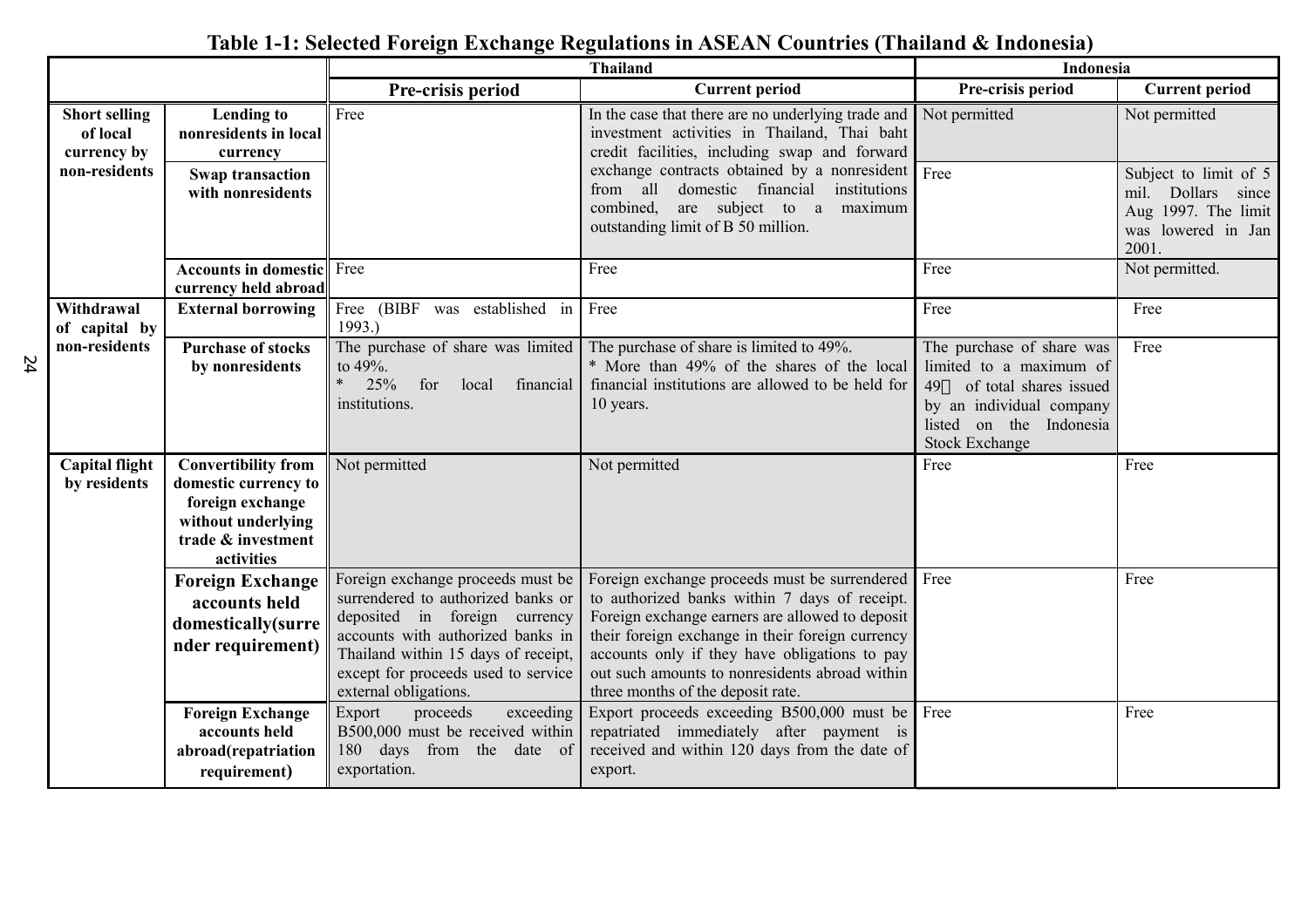|                                     |                                                                                                                                  | Malaysia                                                                                                                                                                                                                                                                                       |                                                                                  | <b>Philippines</b>                                                                                              |                       |
|-------------------------------------|----------------------------------------------------------------------------------------------------------------------------------|------------------------------------------------------------------------------------------------------------------------------------------------------------------------------------------------------------------------------------------------------------------------------------------------|----------------------------------------------------------------------------------|-----------------------------------------------------------------------------------------------------------------|-----------------------|
|                                     |                                                                                                                                  | Pre-crisis period                                                                                                                                                                                                                                                                              | <b>Current period</b>                                                            | Pre-crisis period                                                                                               | <b>Current period</b> |
| <b>Short</b><br>selling of<br>local | <b>Lending to nonresidents</b><br>in local currency                                                                              | Subject to a maximum outstanding limit.                                                                                                                                                                                                                                                        | Not permitted                                                                    | Not permitted                                                                                                   | Not permitted         |
| currency<br>by non-<br>residents    | Swap transaction with<br>nonresidents                                                                                            | Free<br>* Subject to a maximum outstanding limit<br>of 2 mil dollars since April 1997.                                                                                                                                                                                                         | Not permitted since September<br>1998                                            |                                                                                                                 |                       |
|                                     | <b>Accounts in domestic</b><br>currency held abroad                                                                              | Not permitted                                                                                                                                                                                                                                                                                  | Not permitted                                                                    | Not permitted                                                                                                   | Not permitted         |
| Withdraw<br>al of                   | <b>External borrowing</b>                                                                                                        | Free for approved borrowing                                                                                                                                                                                                                                                                    | Unchanged                                                                        | Non-exporters<br>are required<br>to<br>receive approval.                                                        | Unchanged             |
| capital by<br>non-<br>residents     | Purchase of stocks by<br>nonresidents                                                                                            | The purchase of share was limited to a<br>maximum of 30 of total shares issued<br>by an individual company.                                                                                                                                                                                    | Unchanged<br>*The restriction on repatriation was<br>totally lifted in May 2001. | The purchase of share was limited<br>to a maximum of 40% of total<br>shares issued by an individual<br>company. | Unchanged             |
| Capital<br>flight by<br>residents   | <b>Convertibility from</b><br>domestic currency to<br>foreign exchange<br>without underlying<br>trade & investment<br>activities | Not permitted                                                                                                                                                                                                                                                                                  | Not permitted                                                                    | Not permitted                                                                                                   | Not permitted         |
|                                     | <b>Foreign Exchange</b><br>accounts held<br>domestically(surrender<br>requirement)                                               | Exporters are allowed to retain a portion<br>of their export proceeds in foreign<br>currency accounts with designated banks<br>up to RM10 million depending on<br>average monthly export proceeds.                                                                                             | Unchanged                                                                        | Free                                                                                                            | Free                  |
|                                     | <b>Foreign Exchange</b><br>accounts held<br>abroad(repatriation<br>requirement)                                                  | Export proceeds must be repatriated when<br>contractually due which in any case<br>should not exceed 180 days from the date<br>of export. Proceeds can be retained in<br>foreign currency accounts maintained<br>with domestic banks up to the permissible<br>limit or converted into ringgit. | Unchanged                                                                        | Free                                                                                                            | Free                  |

# **Table1-2: Selected Foreign Exchange Regulations in ASEAN Countries (Malaysia & Philippines)**

Note: Shadows represent "highly regulated".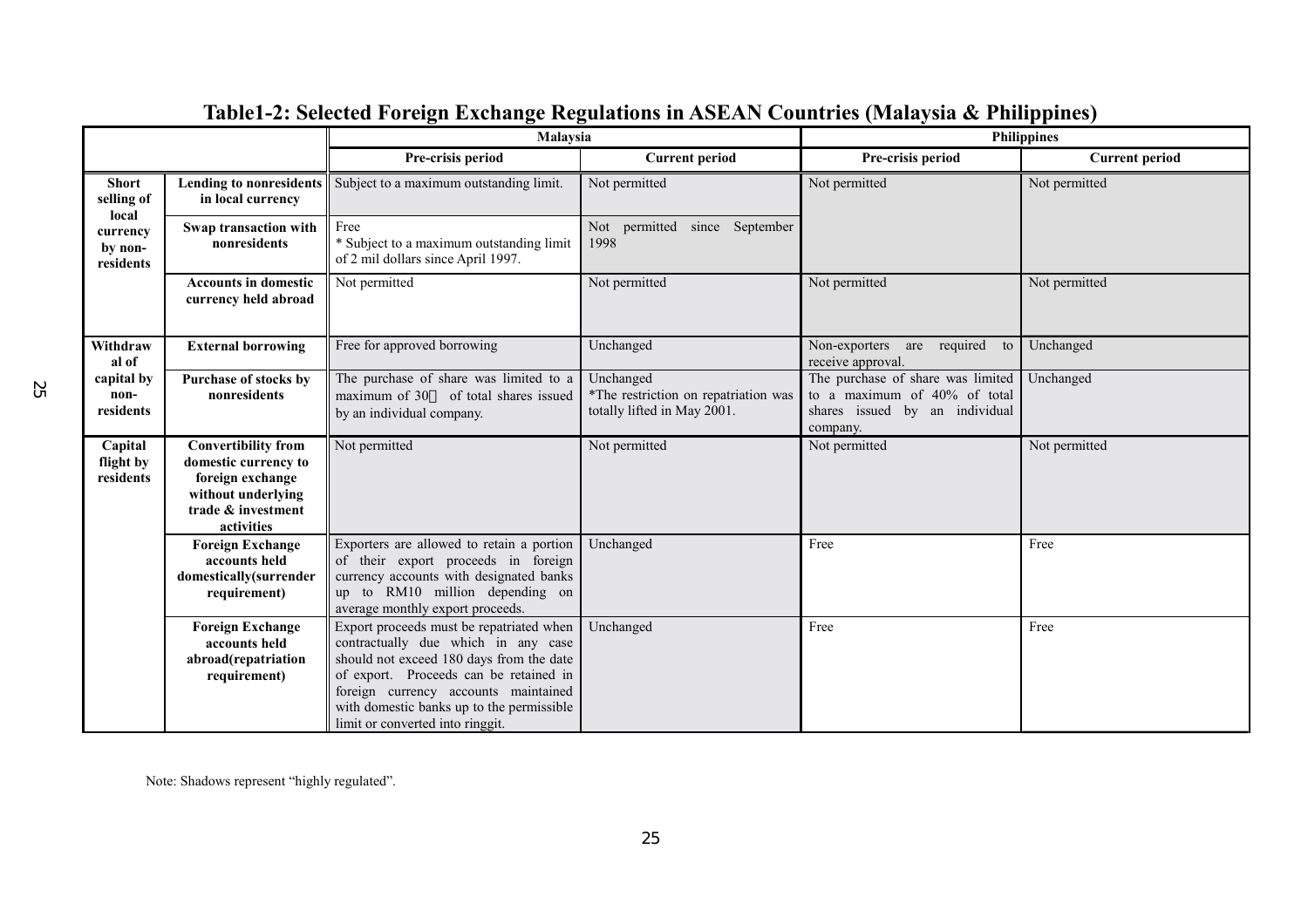|      |          |           | (As of end period, %) |
|------|----------|-----------|-----------------------|
|      | Thailand | Indonesia | Malaysia              |
| 1996 | 0.4      | 19.9      | 0.5                   |
| 1997 | 1.3      | 31.0      | 1.0                   |
| 1998 | 1.1      | 25.0      | 1.3                   |
| 1999 | 1.4      | 21.2      | 1.5                   |
| 2000 | 1.5      | 22.9      | 2.1                   |

Table2: Share of Foreign Currency Deposits in Selected Countries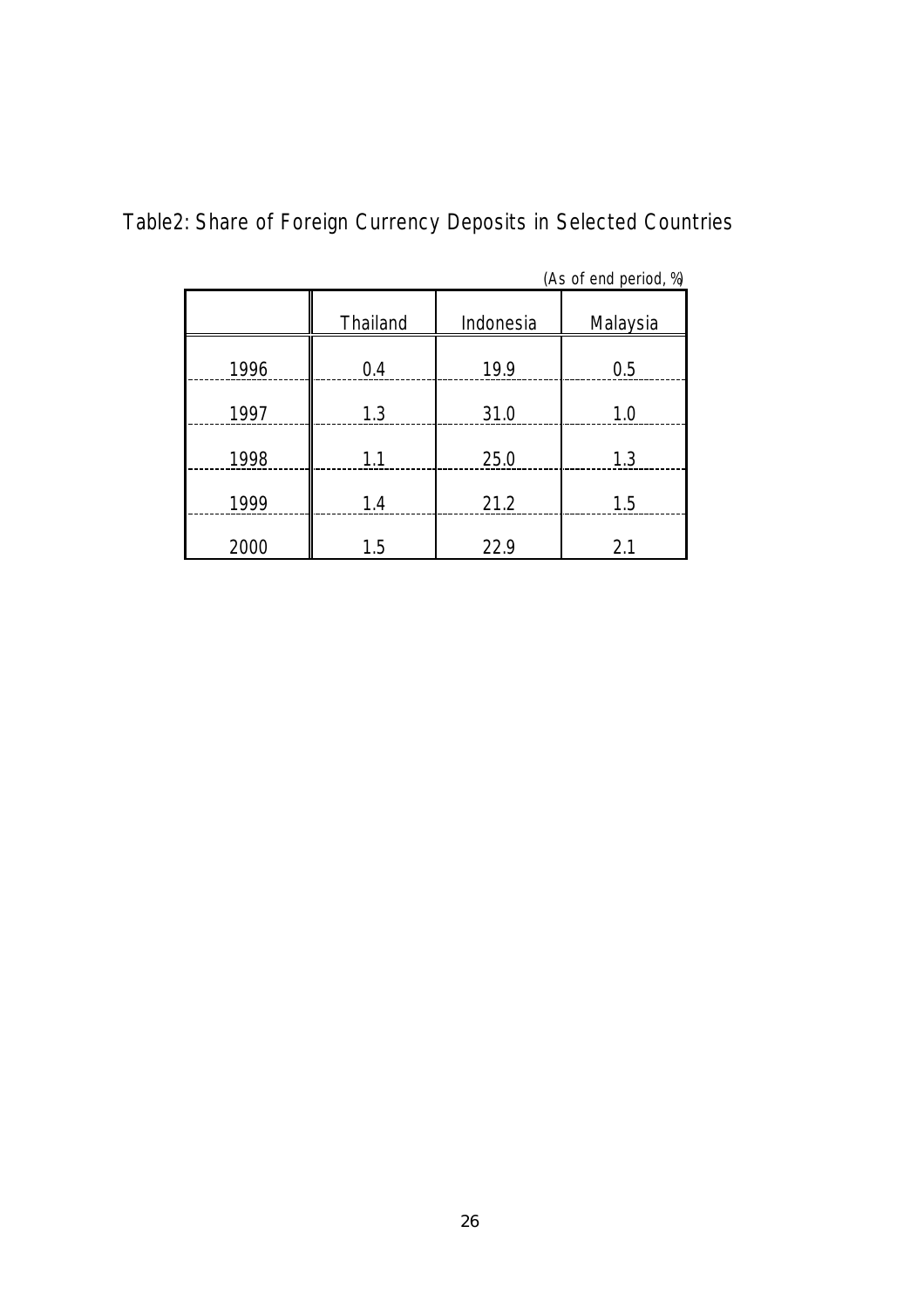|               |                                  |                 |                |                  |                | $(bn$ SUS, $\%$ |
|---------------|----------------------------------|-----------------|----------------|------------------|----------------|-----------------|
|               |                                  | 1997            | 1998           | 1999             | 2000           | $2001**$        |
|               | Amount                           |                 |                |                  |                |                 |
|               | necessary                        | 42.6            | 55.5           | 51.7             | 53.1           |                 |
| Argentina     | for financing $(A)$<br>Foreign   |                 |                |                  |                | 57.1            |
|               | <b>Exchange Reserves</b>         |                 |                |                  |                |                 |
|               | (B)                              | 31.3            | 32.0           | 33.6             | 33.8           | 20.0            |
|               | (B)/(A)                          | 0.7             | 0.6            | 0.6              | 0.6            | 0.4             |
|               | External debt/GDP                | 42.6            | 47.1           | 51.2             | 51.6           |                 |
|               | Amount                           |                 |                |                  |                |                 |
| <b>Brazil</b> | necessary<br>for financing $(A)$ | 84.8            | 90.5           | 72.3             | 67.5           | 68.5            |
|               | Foreign                          |                 |                |                  |                |                 |
|               | <b>Exchange Reserves</b>         |                 |                |                  |                |                 |
|               | (B)                              | 52.2            | 44.6           | 36.3             | 33.0           | 34.8            |
|               | (B)/(A)                          | 0.6             | 0 <sub>5</sub> | 0 <sub>5</sub>   | 0 <sub>5</sub> | 0.5             |
|               | External debt/GDP                | 24.8            | 30.7           | 45.6             | 39.7           |                 |
|               | Amount                           |                 |                |                  |                |                 |
| Turkey        | necessary<br>for financing $(A)$ | 16.9            | 19.0           | 25.0             | 35.3           | 33.7            |
|               | Foreign                          |                 |                |                  |                |                 |
|               | <b>Exchange Reserves</b>         |                 |                |                  |                |                 |
|               | (B)                              | 20.1            | 20.9           | 24.2             | 20.6           | 20.0            |
|               | (B)/(A)                          | $\overline{12}$ | 11             | $\overline{1.0}$ | 0.6            | 0.6             |
|               | External debt/GDP                | 43.4            | 47.1           | 55.0             | 56.6           |                 |
|               | Amount<br>necessary              |                 |                |                  |                |                 |
| Indonesia***  | for financing (A)                | 42.6            | 34.2           | 20.1             | 13.7           | 17.4            |
|               | Foreign                          |                 |                |                  |                |                 |
|               | <b>Exchange Reserves</b>         |                 |                |                  |                |                 |
|               | (B)                              | 17.4            | 23.5           | 24.4             | 29.4           | 29.0            |
|               | (B)/(A)                          | 0.4             | 0.7            | 1.2              | 2.1            | 1.7             |
|               | External debt/GDP<br>Amount      | n.a.            | 152.5          | 103.8            | n.a.           |                 |
| The           | necessary                        |                 |                |                  |                |                 |
| Philippines   | for financing $(A)$              | 13.5            | 12.0           | 2.4              | 0.0            | 2.6             |
|               | Foreign                          |                 |                |                  |                |                 |
|               | <b>Exchange Reserves</b>         | 8.7             | 10.8           | 15.0             | 15.0           | 14.3            |
|               | (B)                              |                 | 09             |                  |                | 5.5             |
|               | (B)/(A)                          | 0.6             |                | 6.3              |                |                 |
|               | External debt/GDP                | 59.1            | 77.7           | 71.9             | 72.4           |                 |

Table 3 External Position of Selected Emerging Market Economies\*

\* Amount necessary for financing comprises external debt that is to be repaid within a year and current account deficits.

\*\* The external position of year 2001 = External debt at the end of year 2000 that is to be repaid within a year + Projected current account deficits of year 2001

Foreign exchange reserves of year 2001 are calculated using August data.

\*\*\* Definition of foreign exchange reserves has changed since 1999.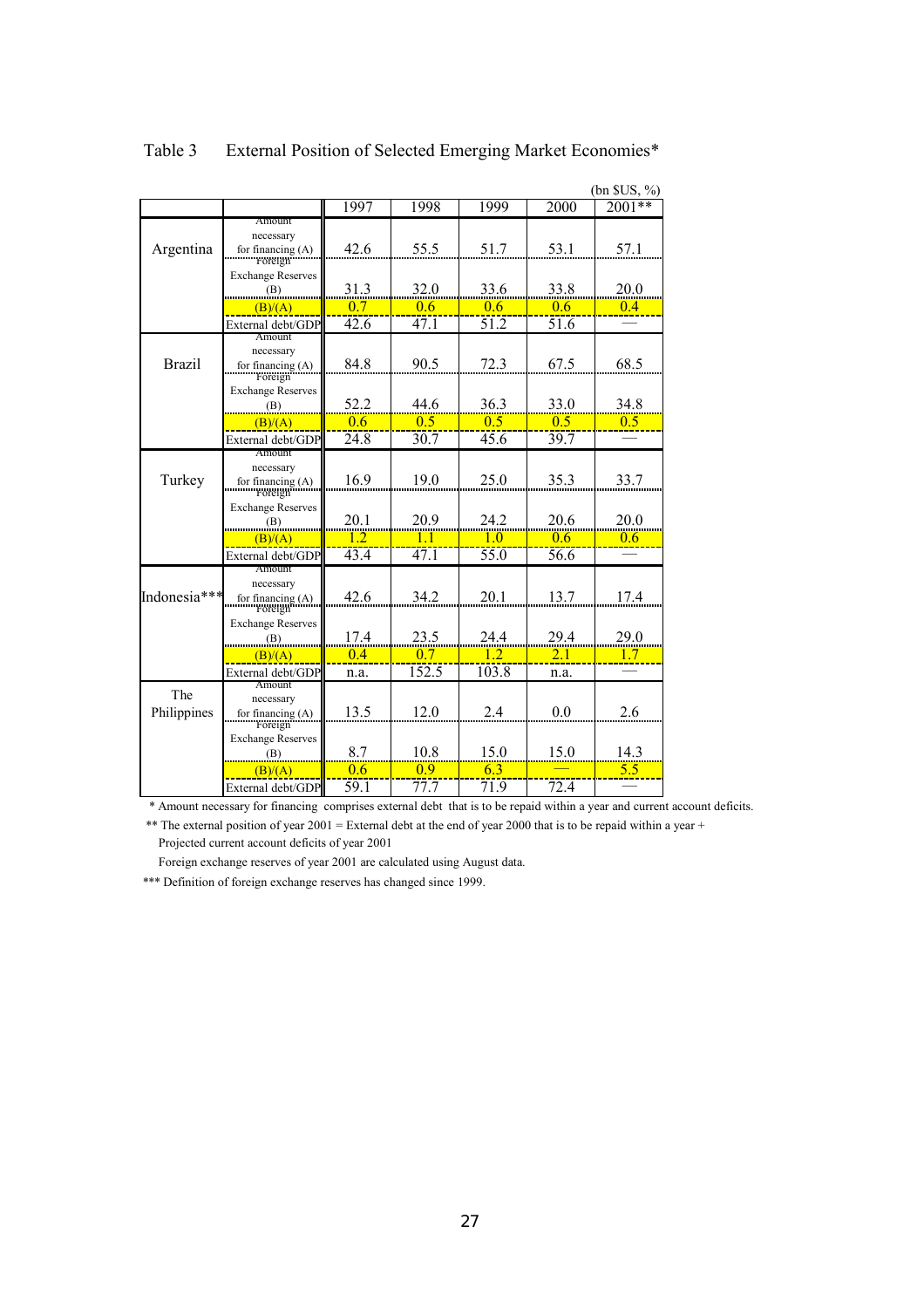## **Appendix 1: Developments in the Non-deliverable Forward Market**

One important issue encountered by monetary authorities pursuing noninternationalization policies is the non-deliverable forward (NDF) market. NDFs are derivative products traded over-the-counter. The parties contract a forward rate for a currency and settle the transaction by paying in a convertible currency (usually US dollars) the difference between the contracted rate and the prevailing market rate on the settlement date. Most of the trading takes place in New York (Latin American currencies), London (Eastern European and Russian currencies), and Hong Kong and Singapore (Asian currencies).

## **1. Outline of the NDF market**

NDFs are required when non-residents have hedging needs but there is no (or not enough) domestic forward trading, or there is a domestic forward market but nonresidents are unable to access it (or risk being unable to access it). In the case of Latin America and a few other countries and regions, trading taxes and the like raise the costs on the forward market. This has also led to the development of NDF markets (Table 1).

Foreign exchange rates formed in the NDF market affect the domestic market by the following routes.

- A. **Arbitrage between domestic and offshore markets:** When residents (domestic banks) are allowed to participate in the offshore NDF market, domestic banks will trade local currency on domestic foreign exchange markets in order to adjust positions taken in NDF trades.
- B. **Adjustment of consolidated positions within a bank:** If, for example, a customer of the Singapore branch of Bank A brings in an NDF baht sale, the branch may not cover the NDF. Instead, it may have the Bangkok branch of Bank A cover it on the Bangkok market, which will therefore influence the domestic foreign exchange market in Thailand. The scope for such trading will be limited, however, as there are position limits on the Bangkok branch of Bank A.
- C. **Market sentiment**: Trends on the NDF market will influence the sentiment of participants on the domestic foreign exchange market.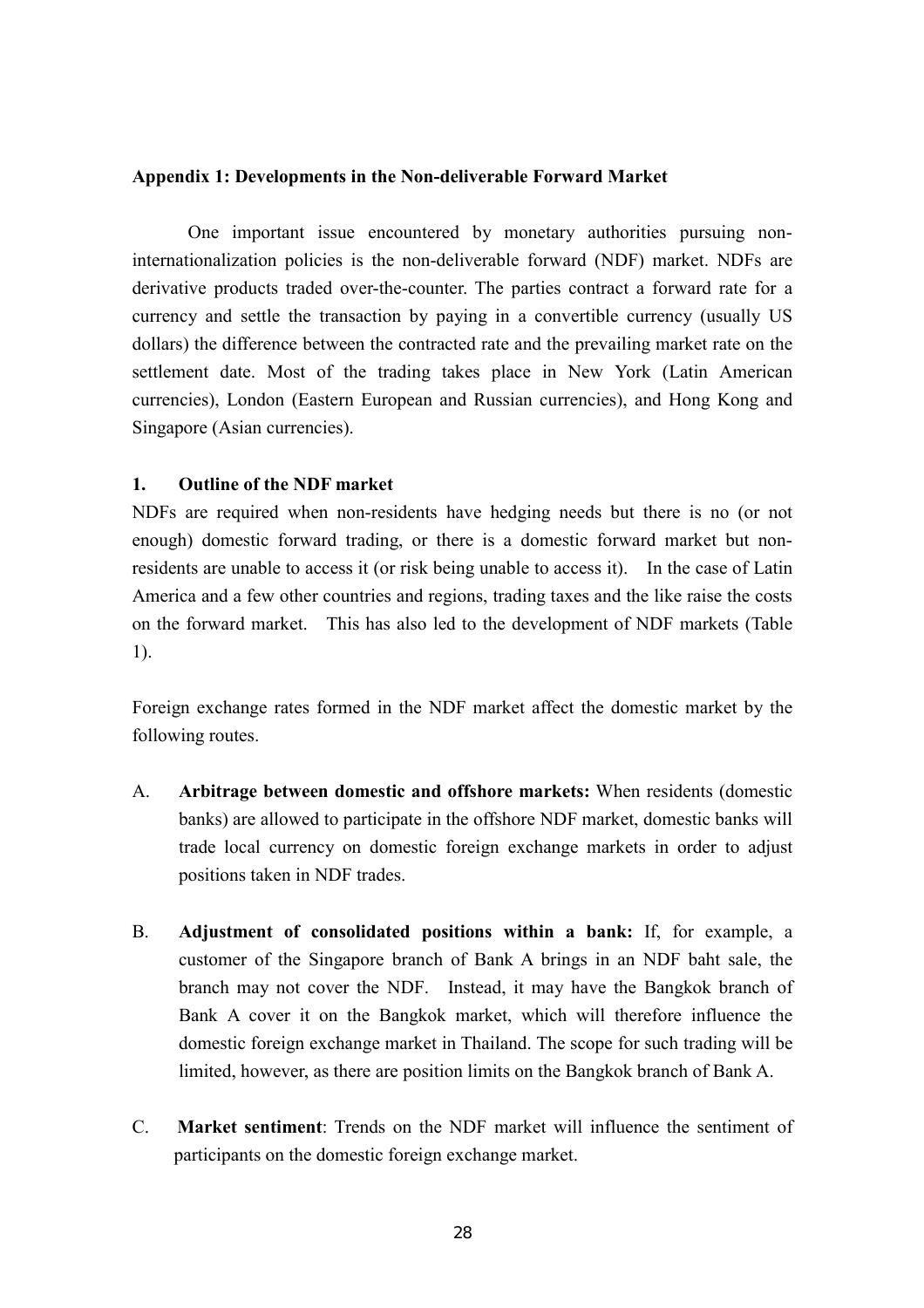Authorities basically do not have the means of directly controlling offshore derivative products like NDFs. They can, however, insulate themselves from arbitrage between the NDF market and the domestic market by banning domestic banks from participating in the NDF market. Authorities can also issue negative messages regarding the expansion of the NDF market, which may reduce the incentives for active market making in the offshore market by foreign banks with branches in the country (this is a form of moral suasion). Still, NDFs are one potential route for speculation in emerging currencies, so authorities must monitor trends carefully.

## **2. Recent NDF market trends in Asia**

 $\overline{a}$ 

NDF markets currently exist for six Asian currencies: the Korean won, Taiwan dollar, Philippine peso, Chinese yuan, Indian rupee, and Indonesian rupiah. In all cases, these markets are the result of inconvenient (or impossible) access to domestic forward markets for non-residents.

Of particular note recently is the new creation of an NDF market for the Indonesian rupiah. In the past, rupiah forwards were actively traded on the offshore market in Singapore and there was no need for an NDF market. But the capital regulations introduced in January of this year eliminated offshore trading and resulted in the formation of a new NDF market the following month (the classic example of noninternationalization policies encouraging the formation of an NDF market). However, there are currently no moves to create NDF markets for the Malaysian ringgit or the Thai baht, even though these countries are pursuing non-internationalization policies similar to those for the rupiah. (However, there are reports of small volumes of customer trading for the ringgit recently.)<sup>16</sup>

Trading on the rupiah NDF market remains low in volume after more than six months since its establishment. Although the offshore market in rupiah forwards has been eliminated and the alternative, the NDF market, is low in volume, there have been few, if any, complaints heard from foreign companies and investors. This could be a reflection of the fact that the Indonesian onshore market is functioning effectively as a replacement for the offshore market. Meanwhile, it could also be the result of many foreign companies and investors denominating trades with Indonesian companies in dollars, and therefore transferring foreign exchange risks to the Indonesian side. Careful

<sup>&</sup>lt;sup>16</sup> It should be noted that the ringgit is currently pegged against the US dollar and there should therefore be little need to hedge foreign exchange rates. For the baht, offshore market trading is still possible, although the size of the market has substantially declined. There is also little exchange rate hedging demand for the Chinese yuan since the rate is only allowed to trade within a very small band .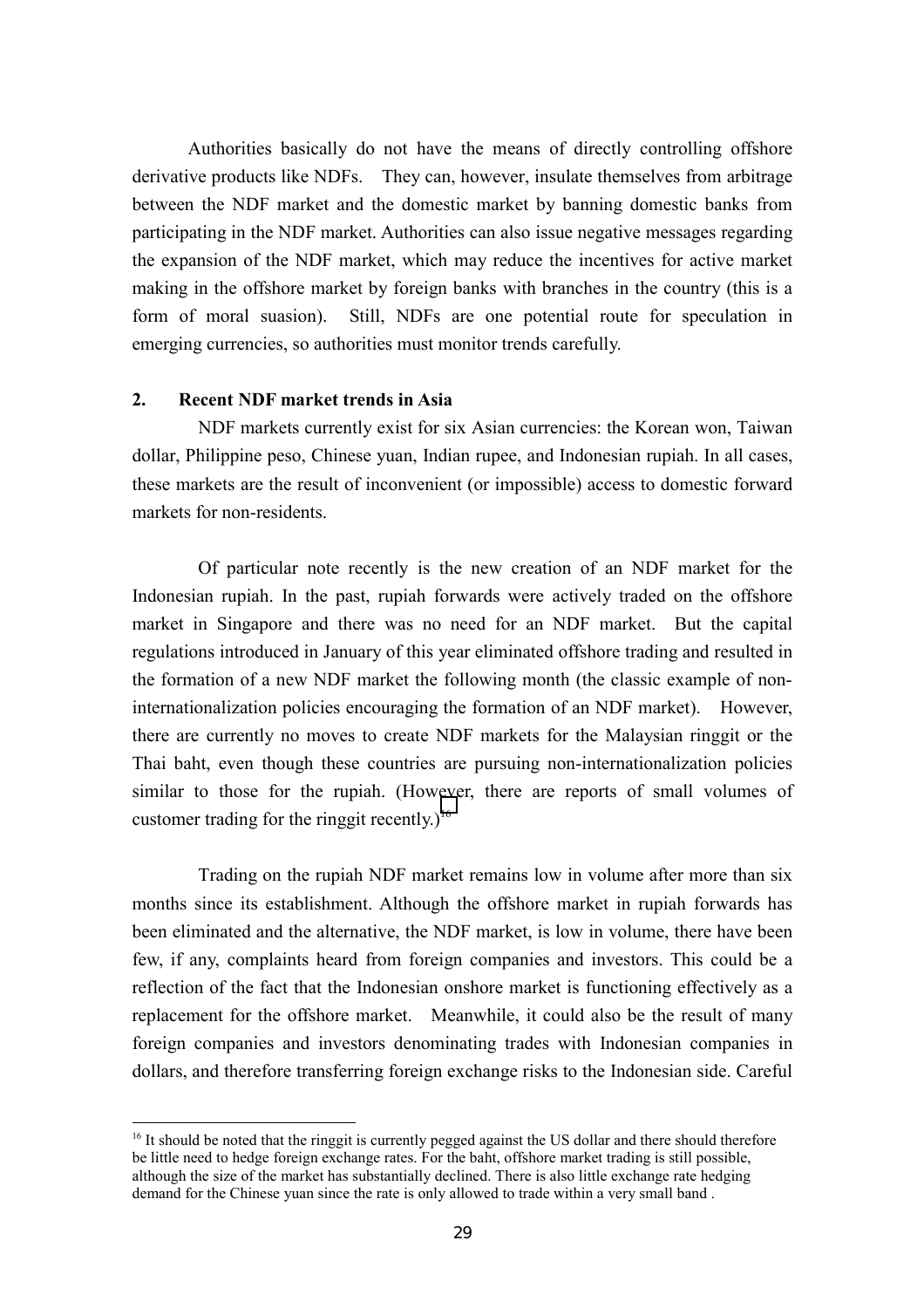monitoring will be required to understand how Indonesian companies are managing their foreign exchange risks with reduced non-resident participation in foreign exchange forward markets.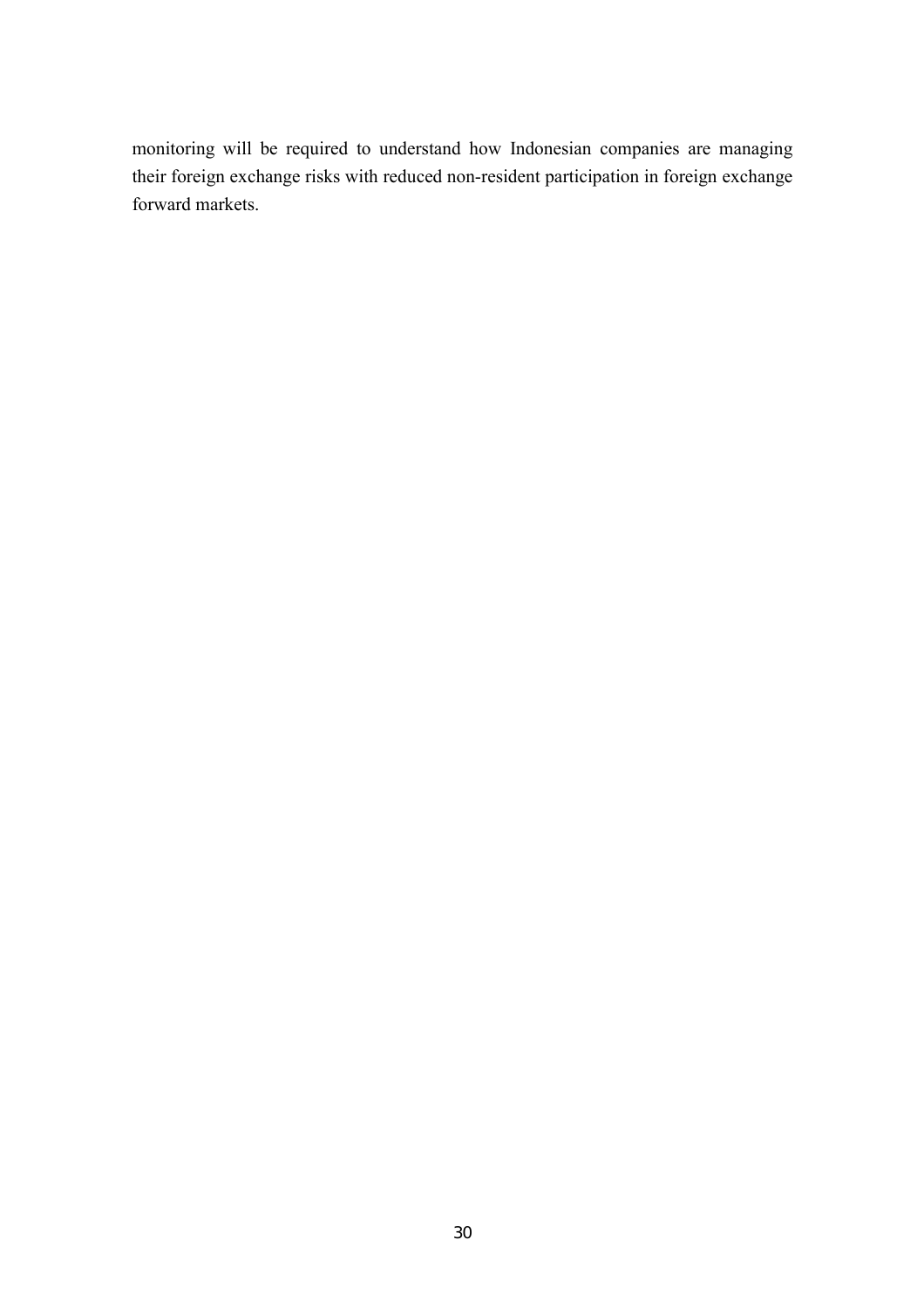## **Appendix Table 1: Offshore NDF Markets in Asia, Latin America and Russia**

|                    | <b>NDF</b><br>markets | Domestic forward<br>market | Accessibility to domestic forward<br>market by non-residents           |
|--------------------|-----------------------|----------------------------|------------------------------------------------------------------------|
| South Korea        | <b>Yes</b>            | Yes                        | N <sub>0</sub>                                                         |
| Taiwan             | <b>Yes</b>            | Yes                        | N <sub>0</sub>                                                         |
| Hong Kong          | <b>None</b>           | Yes                        | Yes                                                                    |
| Singapore          | <b>None</b>           | Yes                        | Yes                                                                    |
| <b>Thailand</b>    | <b>None</b>           | Yes                        | Yes                                                                    |
|                    |                       |                            | (Only transactions with underlying<br>trade and investment activities) |
| Indonesia          | <b>Yes</b>            | Yes                        | Yes                                                                    |
|                    |                       |                            | (Only transactions with                                                |
|                    |                       |                            | underlying trade and investment                                        |
|                    |                       |                            | activities)                                                            |
| <b>Malaysia</b>    | <b>None</b>           | Yes                        | N <sub>0</sub>                                                         |
| <b>Philippines</b> | <b>Yes</b>            | Yes                        | N <sub>o</sub>                                                         |
| China              | <b>Yes</b>            | None                       |                                                                        |
| Mexico             | <b>Yes</b>            | Yes                        | Yes                                                                    |
| <b>Brazil</b>      | <b>Yes</b>            | Yes                        | N <sub>o</sub>                                                         |
| Argentina          | <b>Yes</b>            | Yes                        | N <sub>o</sub>                                                         |
| Russia             | <b>Yes</b>            | Yes                        | N <sub>o</sub>                                                         |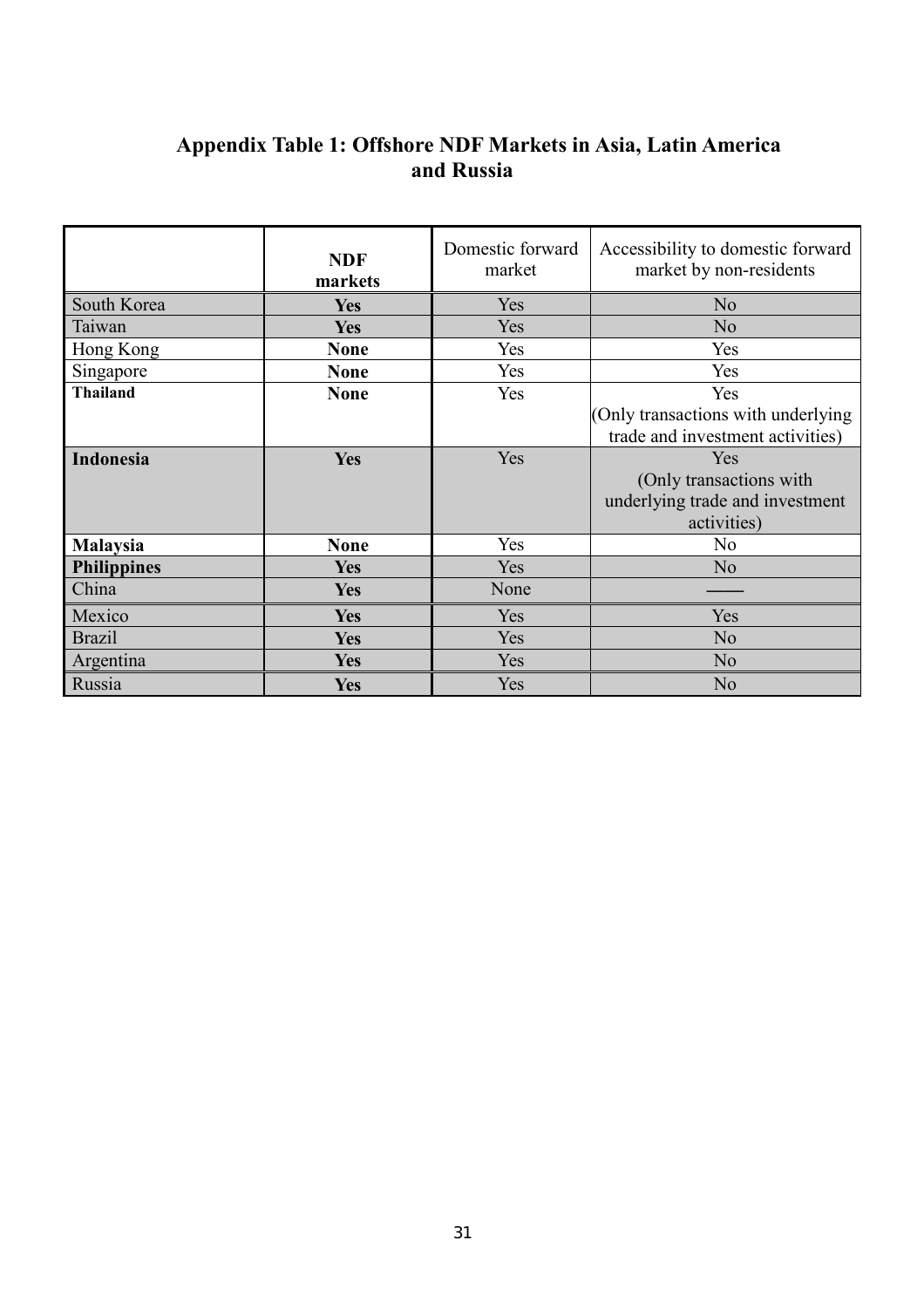## **Appendix 2**

## **Summary of Survey on Foreign Exchange Market Monitoring**

*This survey was carried out in August 2001 in the aim to compare the foreign exchange market monitoring systems among five countries (Indonesia<ID>, Korea<KR>, Malaysia<MY>, the Philippines<PH>, and Thailand<TH>).*

## **1. Reporting institutions**

*What institutions are obliged to report foreign exchange transactions to the central bank or the relevant authorities?*

|               | Domestic banks | Foreign bank branches | Foreign exchange<br>brokers | Other                                                                                                           |
|---------------|----------------|-----------------------|-----------------------------|-----------------------------------------------------------------------------------------------------------------|
| ID            |                | ٦                     |                             |                                                                                                                 |
| $\mathbf{KR}$ |                |                       |                             | <b>Merchant banks</b>                                                                                           |
| $\bold{MY}$   |                |                       |                             |                                                                                                                 |
| PH            |                |                       | V                           | <b>Offshore Banking Units</b>                                                                                   |
| TH            |                | ٦                     |                             | <b>The Industrial Finance</b><br><b>Corporation of Thailand</b><br>and Export-Import Bank of<br><b>Thailand</b> |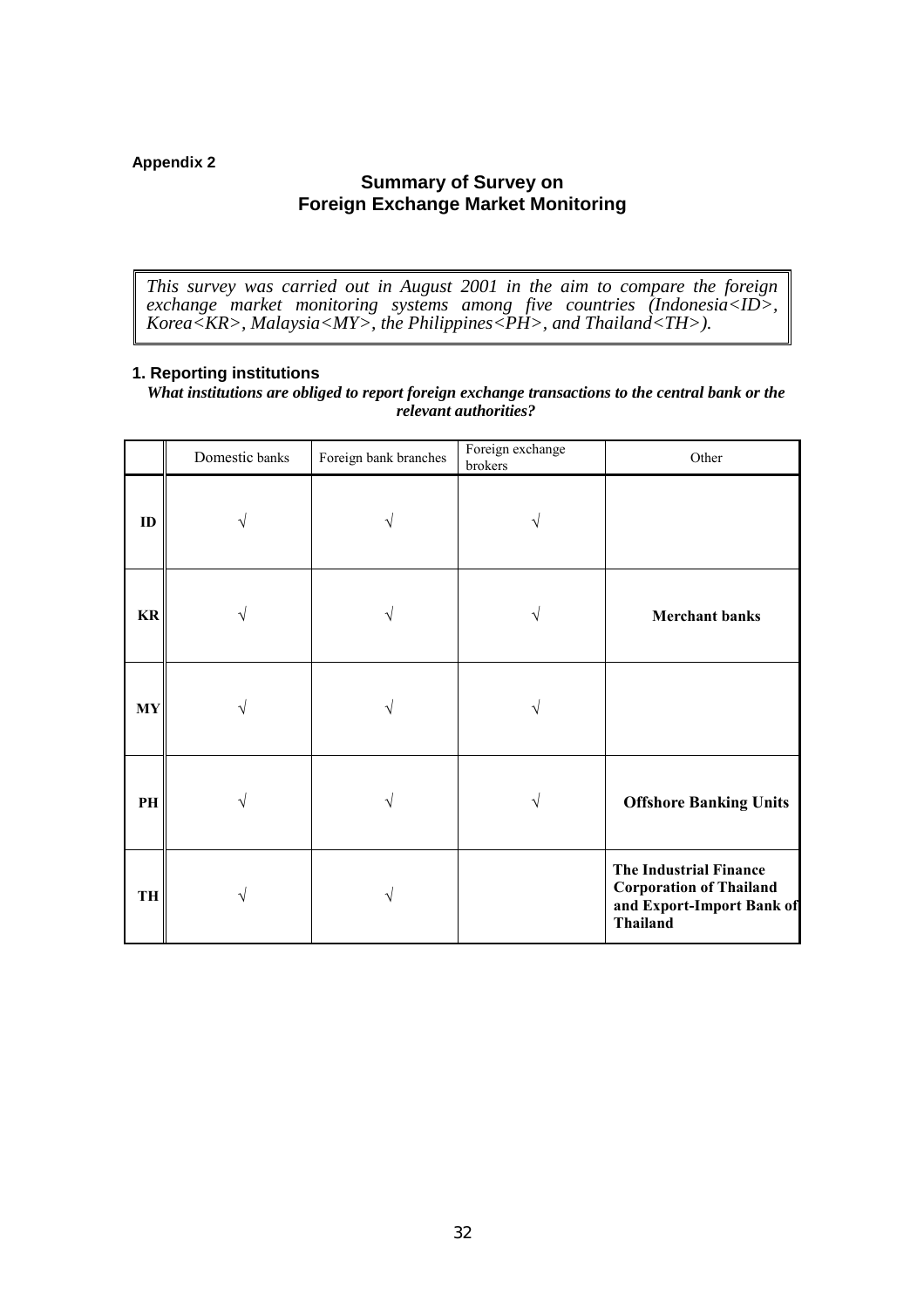## **2. Coverage of the report**

## **(1) Inter-bank transactions**

*What do they report?*

|           | Transaction<br>volume | Type of<br>transactions (spot,<br>forward, option,<br>$etc.$ ) | Counter<br>party | Price | Other                                                                                |
|-----------|-----------------------|----------------------------------------------------------------|------------------|-------|--------------------------------------------------------------------------------------|
| ID        |                       |                                                                |                  |       | Realized/unrealized P/L,<br>outstanding transaction,<br>purpose of the transaction   |
| KR        |                       |                                                                |                  |       | <b>Transaction date, value</b><br>date, maturity date,<br>currency denomination,     |
| <b>MY</b> |                       |                                                                |                  |       | Transaction date, value<br>date, maturity date,<br>outstanding transaction           |
| PH        |                       |                                                                |                  |       | Type of account, i.e.<br>regular banking unit or<br>foreign currency deposit<br>unit |
| TH        |                       |                                                                |                  |       |                                                                                      |

*Do they report aggregate data or each transaction?*

|    | Aggregate data | Each transaction                                                       | Other |
|----|----------------|------------------------------------------------------------------------|-------|
| ID |                | $\sqrt{ }$ When transaction volume is more than<br><b>US\$ 10,000.</b> |       |
| KR |                |                                                                        |       |
| МY |                | $\sqrt{ }$ When transaction volume is more than<br>US\$ 1,000,000.     |       |
| PН |                |                                                                        |       |
| TH |                |                                                                        |       |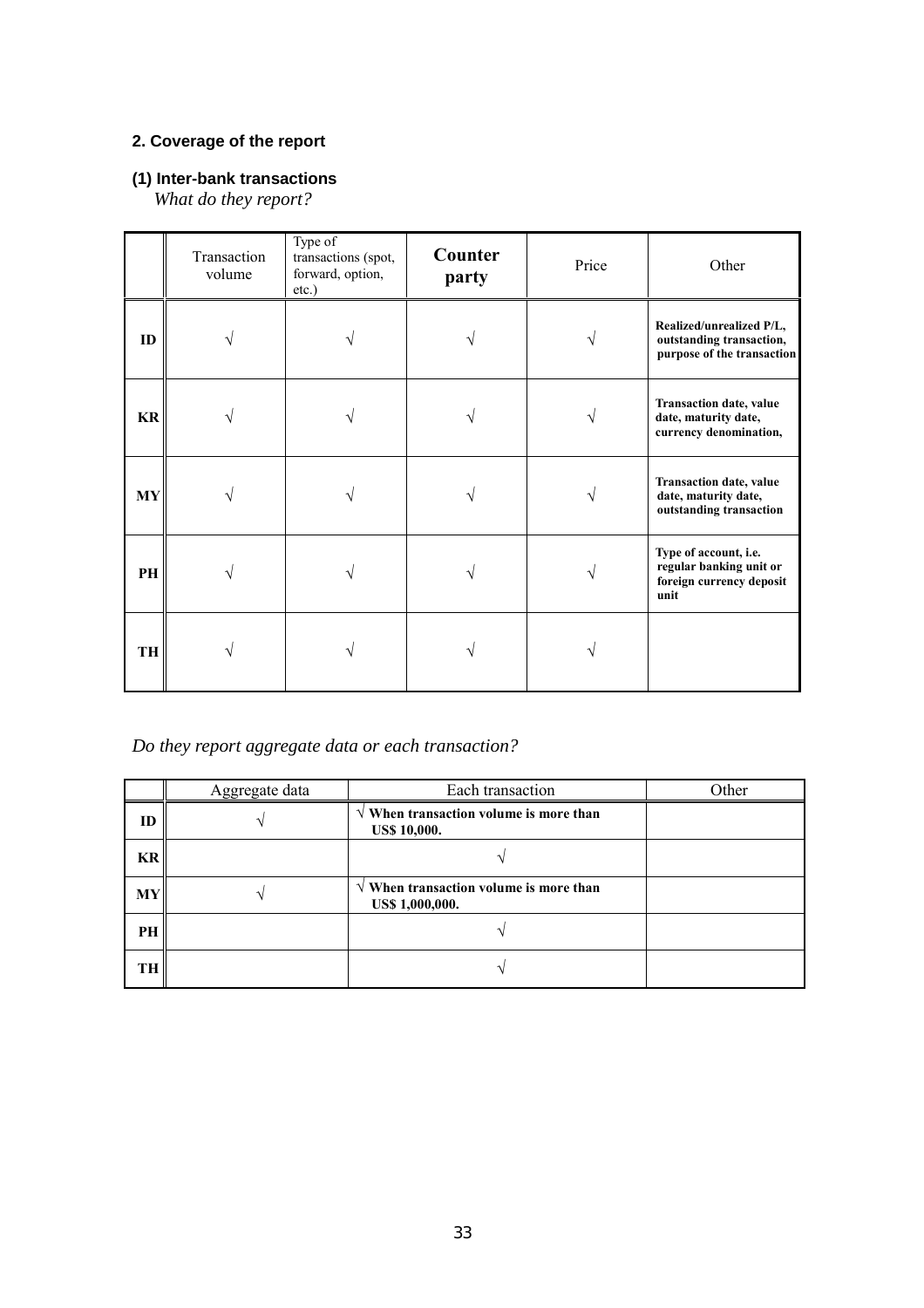## **(2) Transaction with customers**

*What do they report?*

|           | Transaction<br>volume | Type of<br>transactions | Counter party | Price | Other                                                                                 |
|-----------|-----------------------|-------------------------|---------------|-------|---------------------------------------------------------------------------------------|
| ID        |                       |                         |               |       | Realized/unrealized P/L,<br>outstanding transaction,<br>purpose of the transaction    |
| <b>KR</b> |                       |                         |               |       | Transaction date, value date,<br>maturity date, currency<br>denomination              |
| MY        |                       |                         |               |       | Transaction date, value date,<br>maturity date, outstanding<br>transaction            |
| PH        |                       |                         |               |       | <b>Underlying transaction</b><br>(purpose of foreign exchange<br>purchases and sales) |
| TH        |                       |                         |               |       |                                                                                       |

*Do they report aggregate data or each transaction?*

|    | Aggregate data | Each transaction                                                       | Other |
|----|----------------|------------------------------------------------------------------------|-------|
| ID |                | $\sqrt{ }$ When transaction volume is more than<br><b>US\$ 10,000.</b> |       |
| KR |                | $\sqrt{ }$ When transaction volume is more than<br><b>US\$ 1,000.</b>  |       |
| МY |                | $\sqrt{ }$ When transaction volume is more than<br>US\$ 1,000,000.     |       |
| PH |                |                                                                        |       |
| TH |                | $\sqrt{ }$ When transaction volume is more than<br>US\$ 1,000,000.     |       |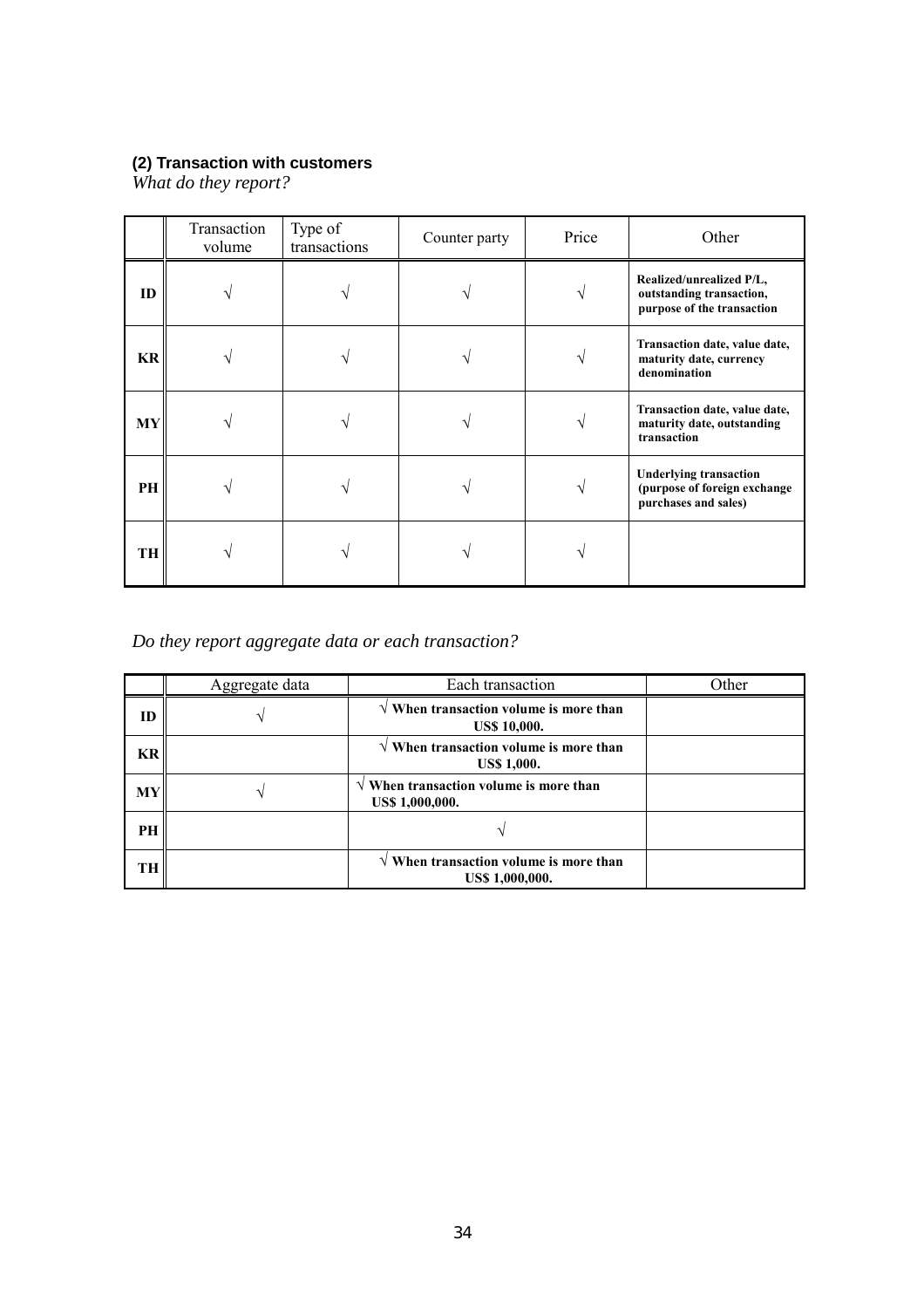|           | Yes                                                                                                                                                       | N <sub>0</sub> | Other |
|-----------|-----------------------------------------------------------------------------------------------------------------------------------------------------------|----------------|-------|
| ID        | $\sqrt{ }$ When transaction volume is more<br>than US\$10,000.                                                                                            |                |       |
| KR        |                                                                                                                                                           |                |       |
| <b>MY</b> | $\sqrt{ }$ When transaction volume is more<br>than US\$1,000,000.                                                                                         |                |       |
| <b>PH</b> | $\sqrt{ }$ When foreign exchange purchase/sales is<br>US\$250,000 and above for banks or when<br>US\$10,000 and above for foreign exchange<br>corporation |                |       |
| TH        |                                                                                                                                                           |                |       |

*Do they report underlying transactions (trade, investment, etc.) of customers?*

*Do they report the names of individual customers?*

|           | Yes                                                               | N0 | Other                                                |
|-----------|-------------------------------------------------------------------|----|------------------------------------------------------|
| ID        | When transaction volume is more<br>than US\$10,000.               |    |                                                      |
| KR        |                                                                   |    | ID number, resident<br>status, nationality           |
| <b>MY</b> | $\sqrt{ }$ When transaction volume is more<br>than US\$1,000,000. |    |                                                      |
| PH        |                                                                   |    | <b>Optional for foreign</b><br>currency deposit unit |
| TH        | $\sqrt{ }$ When transaction volume is more<br>than US\$1,000,000. |    |                                                      |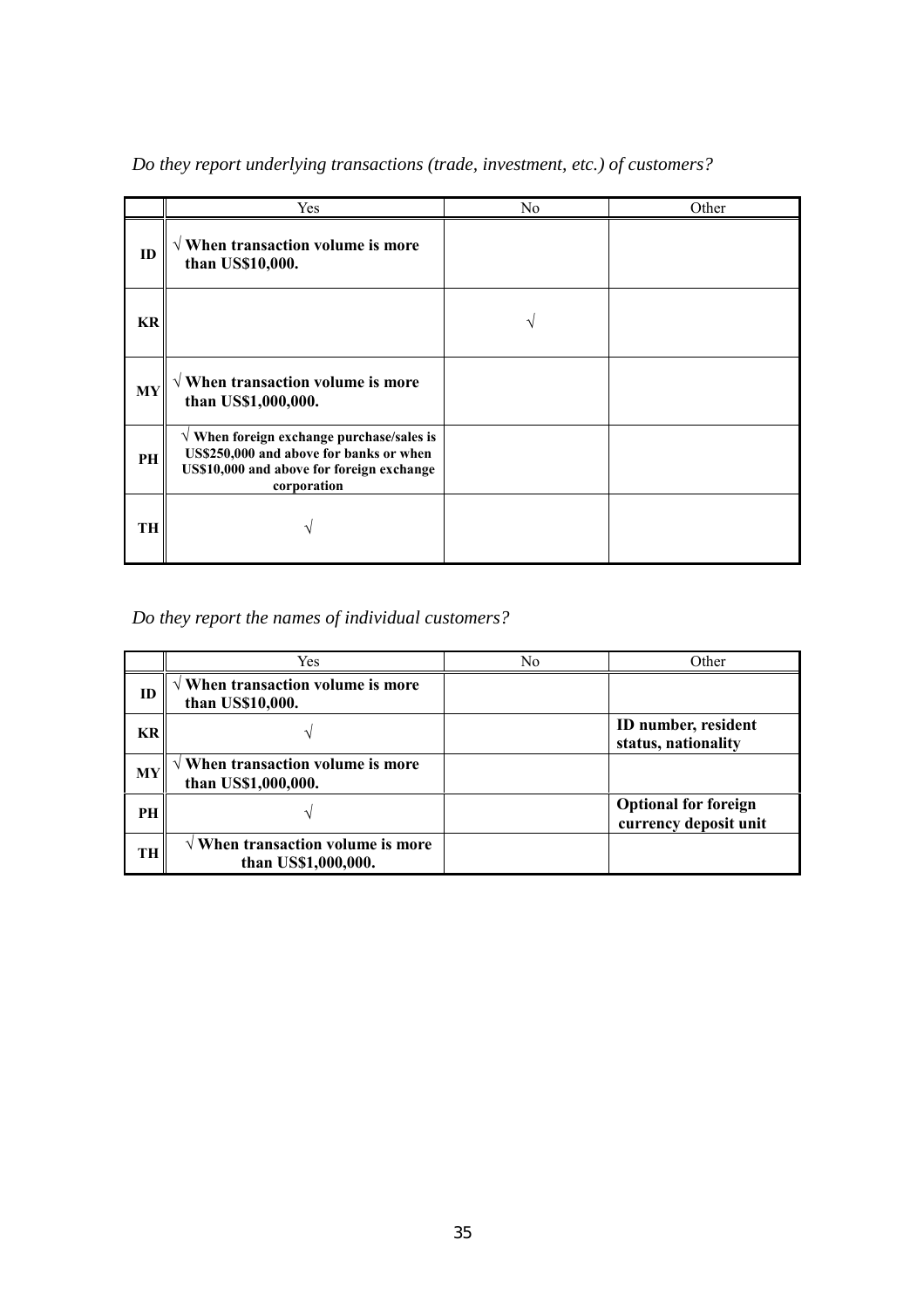## **3. Frequency of report**

*How frequent do they report?*

|           | <b>Daily</b> | <b>Weekly</b>                                                     | <b>Monthly</b>                                             | <b>Other</b> |
|-----------|--------------|-------------------------------------------------------------------|------------------------------------------------------------|--------------|
| ID        |              |                                                                   |                                                            |              |
| <b>KR</b> |              |                                                                   |                                                            |              |
| MY        |              |                                                                   |                                                            |              |
| PH        |              | $\sqrt{\ }$ Commercial banks,<br>foreign exchange<br>corporations | $\sqrt{\text{Third banks}}$ ,<br>Offshore Banking<br>Units |              |
| TH        |              |                                                                   |                                                            |              |

## **4. Reporting method**

*In what form do they report?*

|           | Paper format                                 | On-line system                                                           | Hearing by phone | Combination<br>of<br>the three |
|-----------|----------------------------------------------|--------------------------------------------------------------------------|------------------|--------------------------------|
| ID        |                                              |                                                                          |                  |                                |
| <b>KR</b> |                                              |                                                                          |                  |                                |
| <b>MY</b> |                                              |                                                                          |                  |                                |
| PH        | $\sqrt{\ }$ Foreign exchange<br>corporations | $\sqrt{\ }$ Commercial banks,<br>thrift banks, overseas<br>banking units |                  |                                |
| TH        |                                              |                                                                          |                  |                                |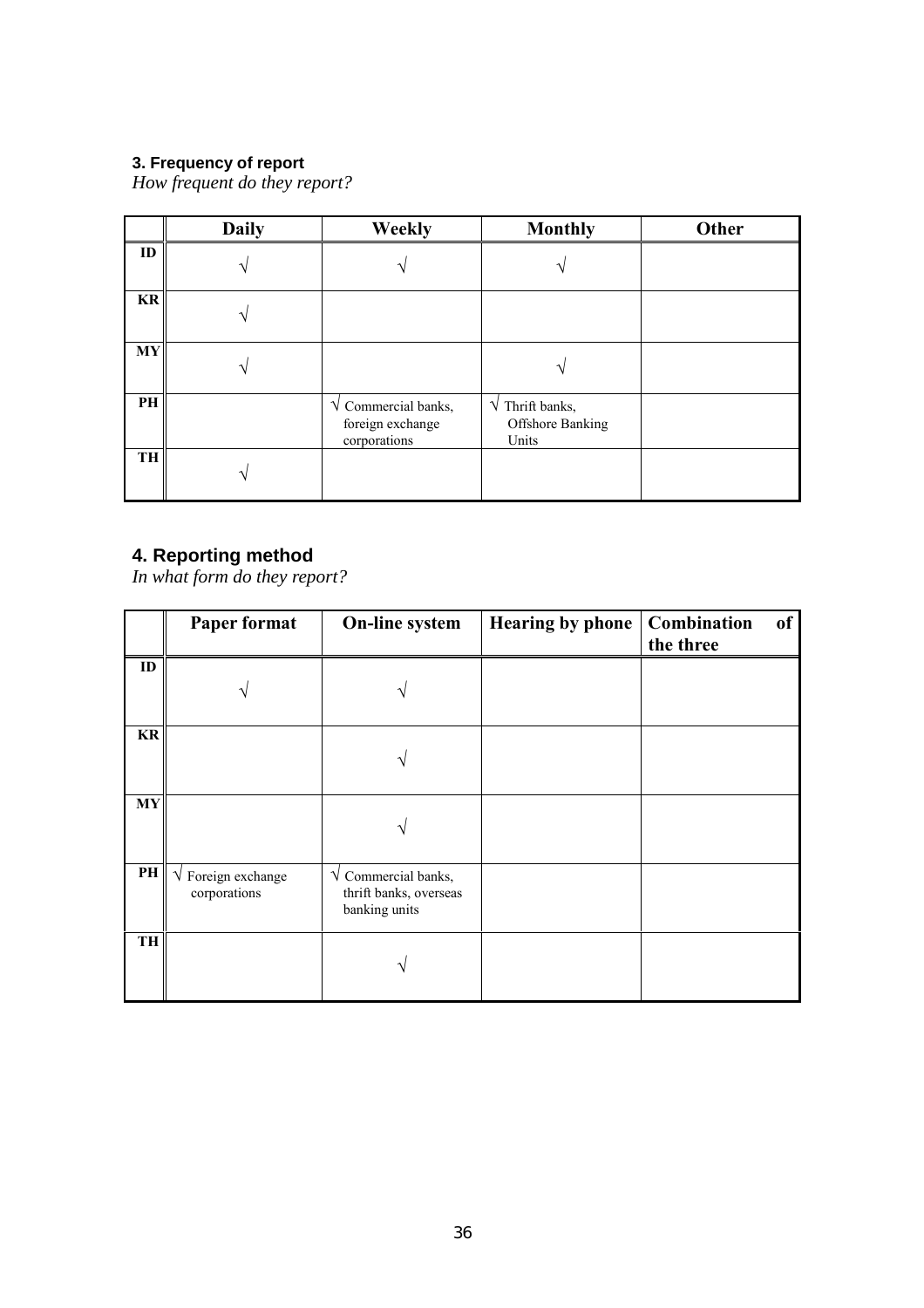## **5. Restrictions on offshore use of local currencies**

*After the currency crisis, restrictions on offshore use of local currencies have been introduced or strengthened in this region. But it is argued that enforcement of such restrictions is not easy. Among major regulations that affects offshore transactions listed below, which ones are relatively difficult to enforce or monitor?*

|           | Regulations on<br>domestic<br>currency lending<br>to nonresidents | Regulations on<br>currency swaps<br>with nonresidents | Regulations on<br>domestic currency<br>deposit abroad | Regulations on fund<br>transfer between<br>domestic currency<br>accounts held by<br>nonresidents | Regulations on<br>exportation of<br>domestic currency<br>(banknotes) | Other                                                                               |
|-----------|-------------------------------------------------------------------|-------------------------------------------------------|-------------------------------------------------------|--------------------------------------------------------------------------------------------------|----------------------------------------------------------------------|-------------------------------------------------------------------------------------|
| ID        |                                                                   |                                                       |                                                       |                                                                                                  |                                                                      | $\sqrt{\mathbf{Export}}$ proceed<br>held by exporters<br>on banks abroad            |
| <b>KR</b> |                                                                   |                                                       |                                                       |                                                                                                  |                                                                      |                                                                                     |
| <b>MY</b> |                                                                   |                                                       |                                                       |                                                                                                  |                                                                      |                                                                                     |
| PH        |                                                                   |                                                       |                                                       |                                                                                                  |                                                                      |                                                                                     |
| TH        |                                                                   |                                                       |                                                       |                                                                                                  |                                                                      | $\sqrt{\text{More}}$<br>information is<br>needed from<br>offshore<br>counterparties |